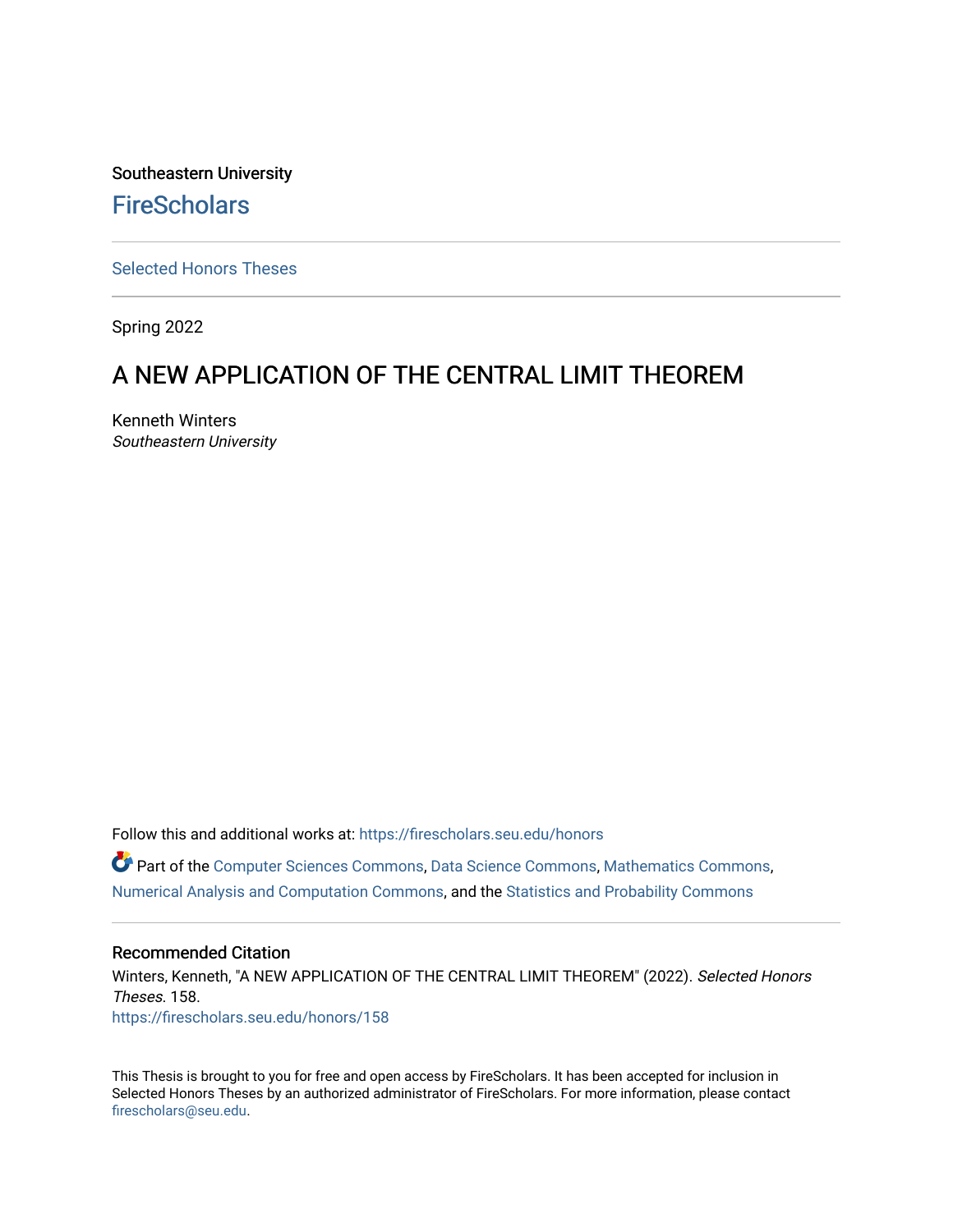# A NEW APPLICATION OF THE CENTRAL LIMIT THEOREM

by

Kenneth Winters

Submitted to the School of Honors Committee

in partial fulfillment

of the requirements for University Honors Scholars

Southeastern University

2021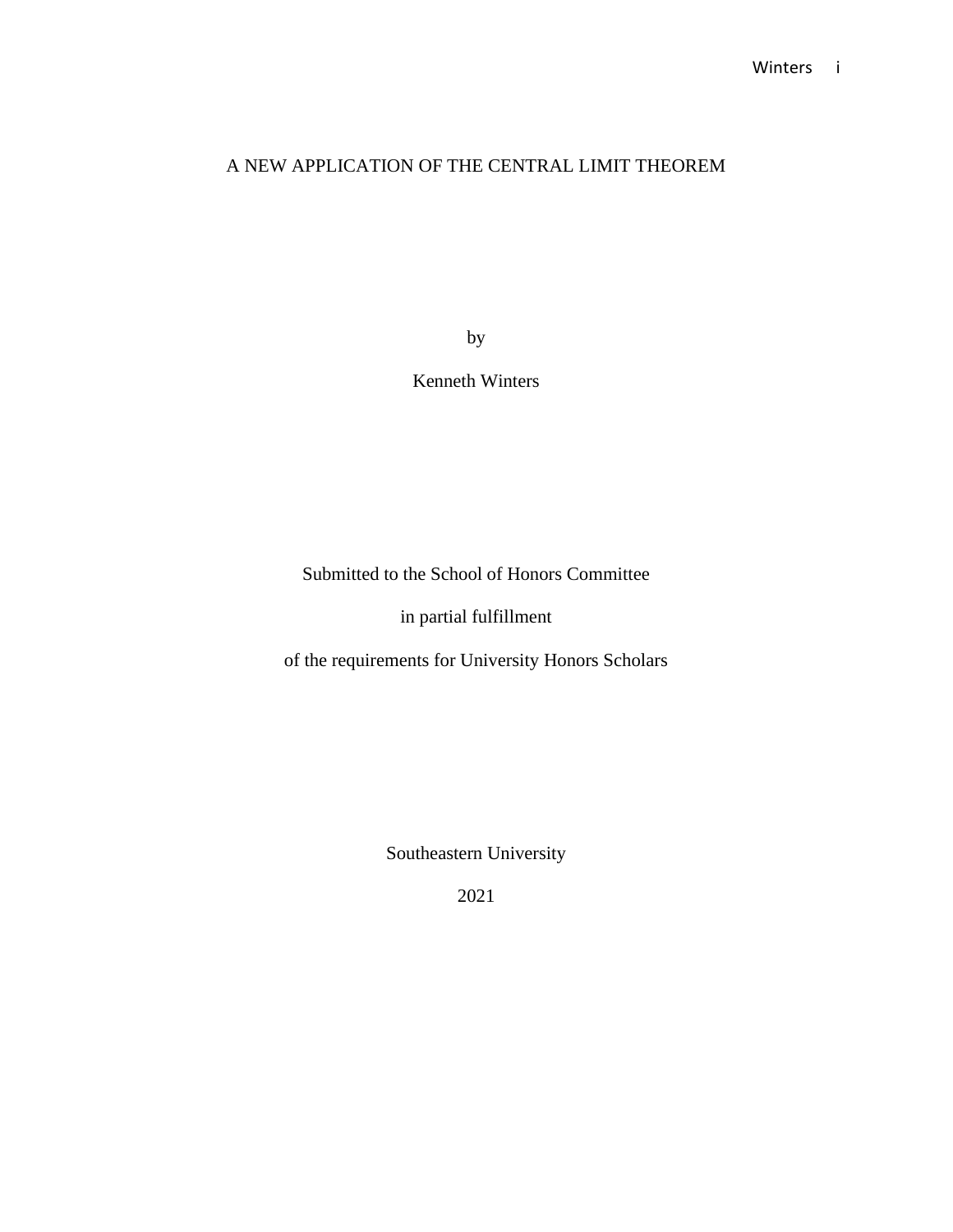### Winters ii

Copyright by Kenneth L Winters

2021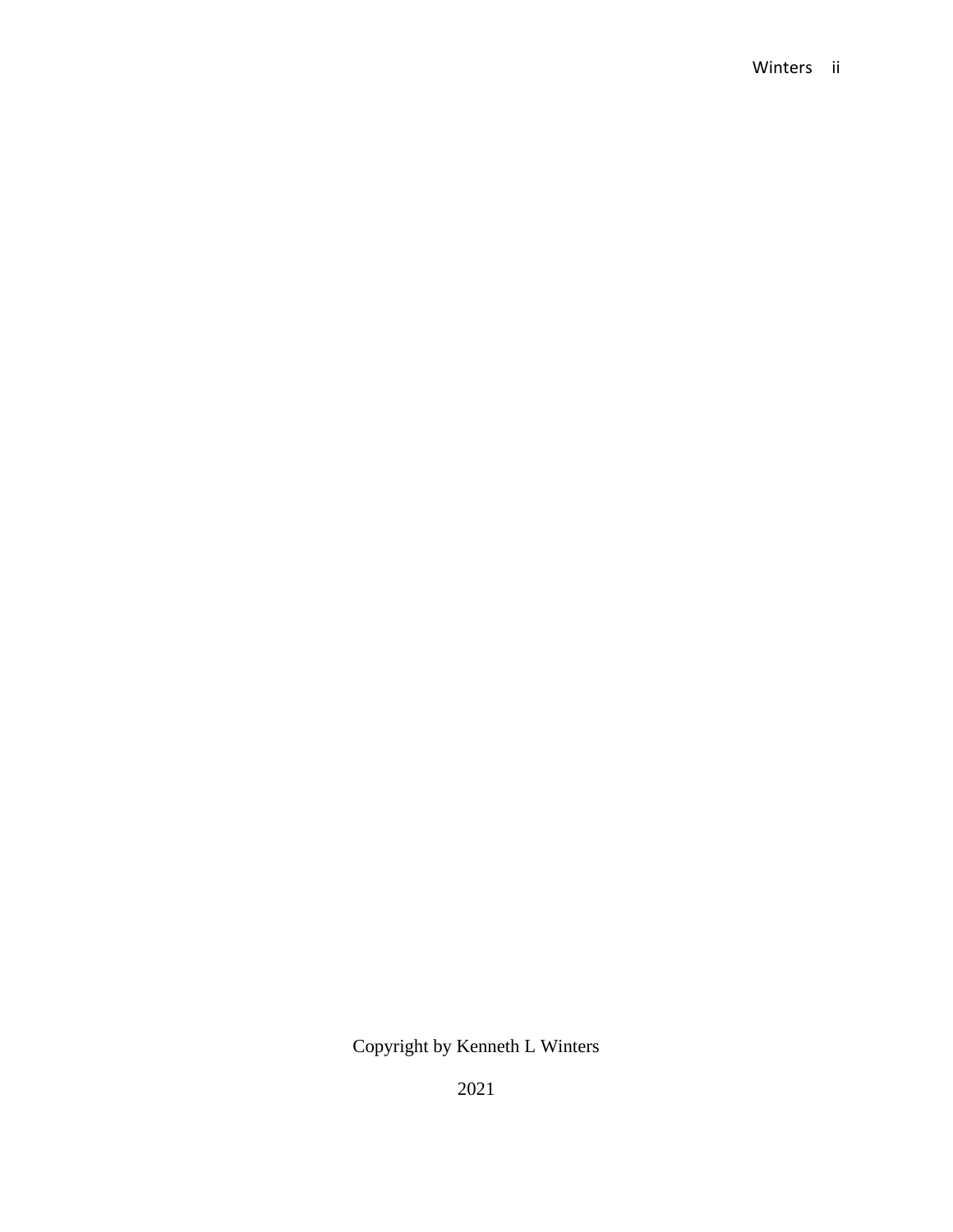### Dedication

This thesis is dedicated to my family and my girlfriend. I probably would not have gotten this far in my academic career if it was not for the support of my family and girlfriend. I would like to thank my mother in particular for homeschooling me all the way through high school and continuing to push me to grow as an academic and a person well into my collegiate career.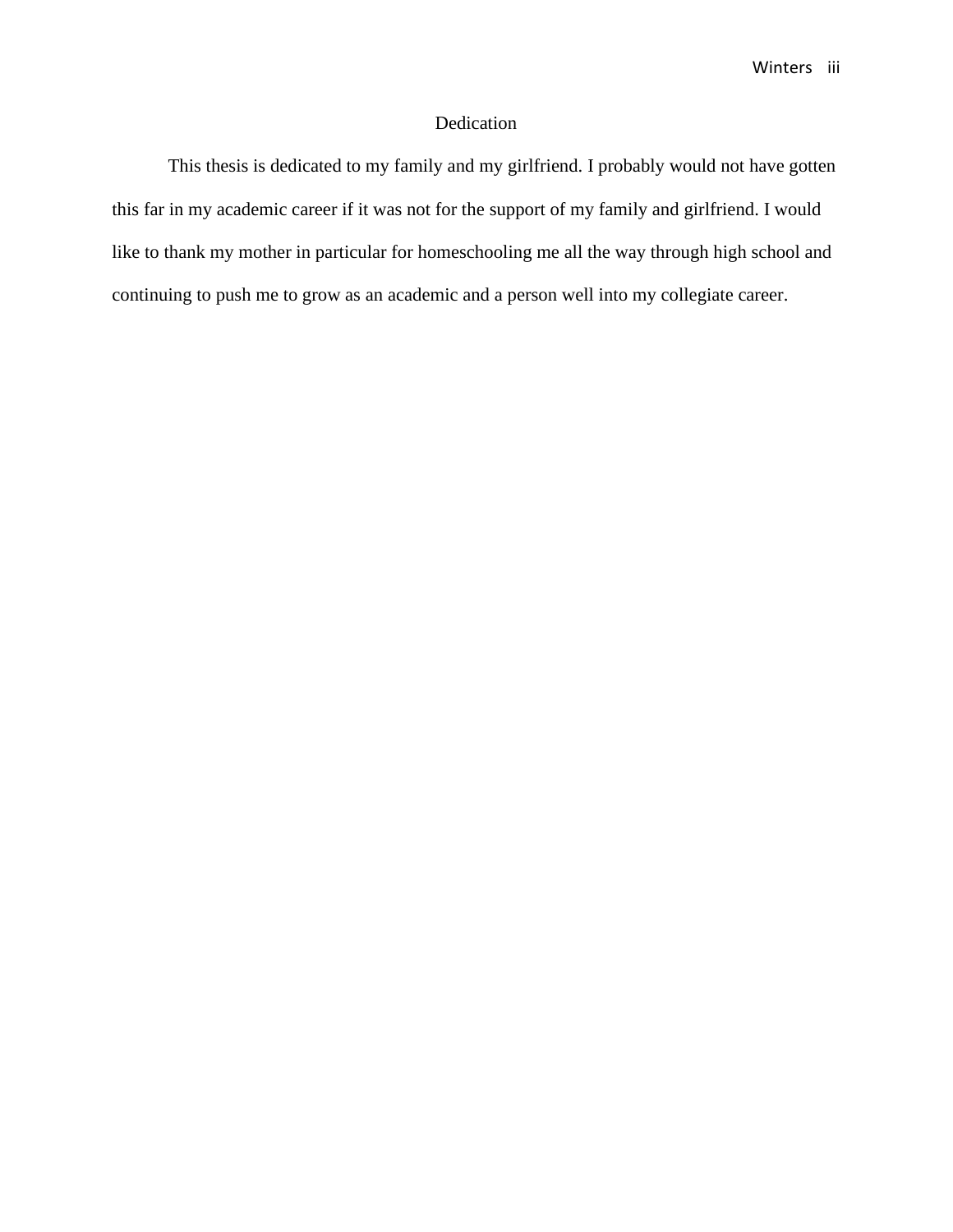Winters iv

#### Acknowledgments

I want to thank Dr. Berhane Ghaim for his tremendous help, not only with my thesis, but throughout my whole undergraduate career. He encouraged me when I needed it and was always there to answer my questions. I would not have had the boldness to find or attempt to prove an original theorem without Dr. Ghaim. I would also like to thank Mr. Cody Tessler for giving me my first rigorous introduction to probability. I do not think I would have been able to complete this thesis or enjoy probability theory as much as I do without Mr. Tessler.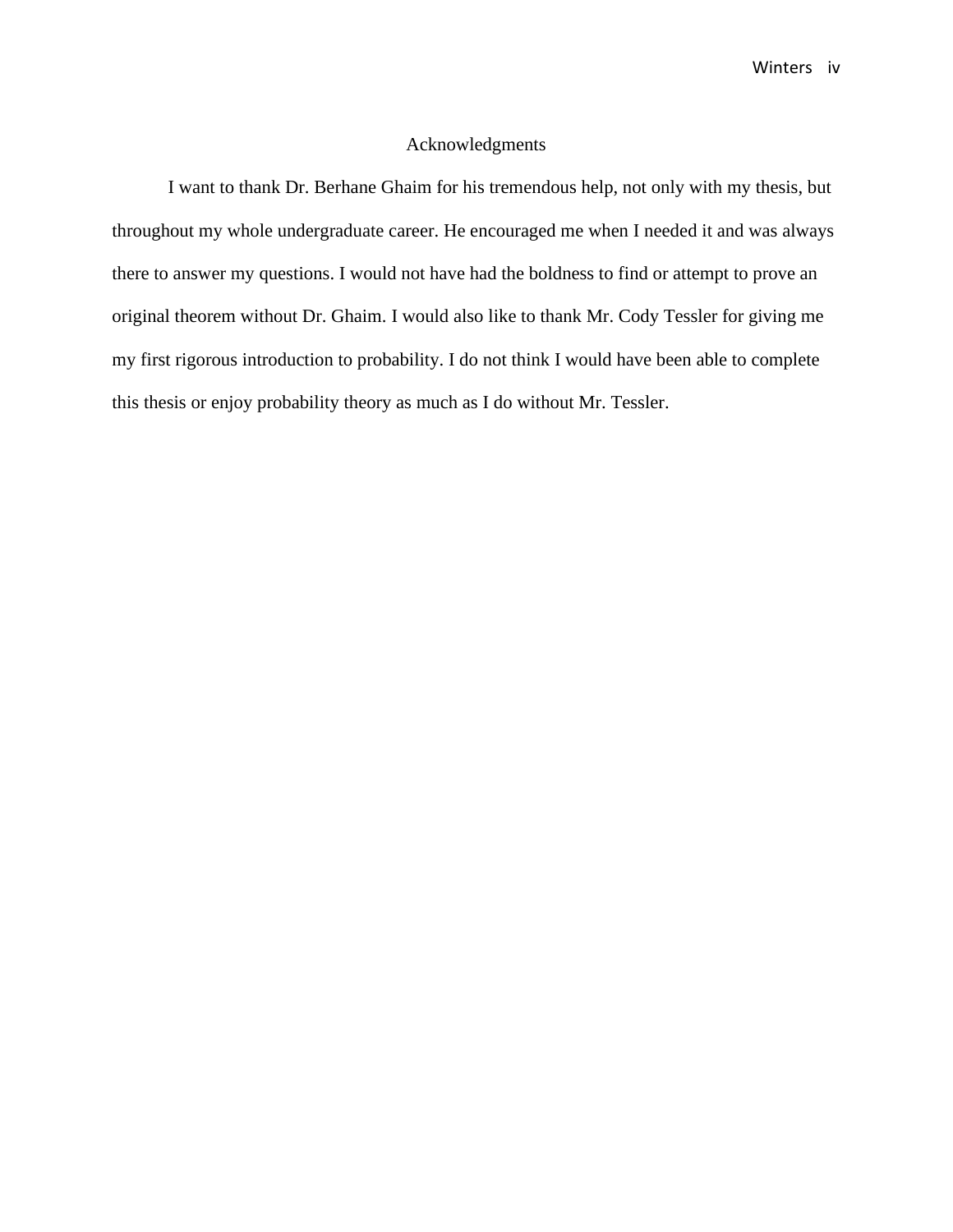#### Abstract

This paper discusses the Central Limit Theorem (CLT) and its applications. The paper gives an introduction to what the CLT is and how it can be applied to real life. Additionally, the paper gives a conceptual understanding of the theorem through various examples and visuals. The paper discusses the applications of the CLT in fields such as computer science, psychology, and political science. The author then suggests a new mathematical theorem as an application of the CLT and provides a proof of the theorem. The new theorem relates to expected value and probabilities of random variables and provides a link between the two using the CLT.

KEY WORDS: (Central Limit Theorem, Expected Value, Probability Theory, Random Variable, Mathematical Statistics)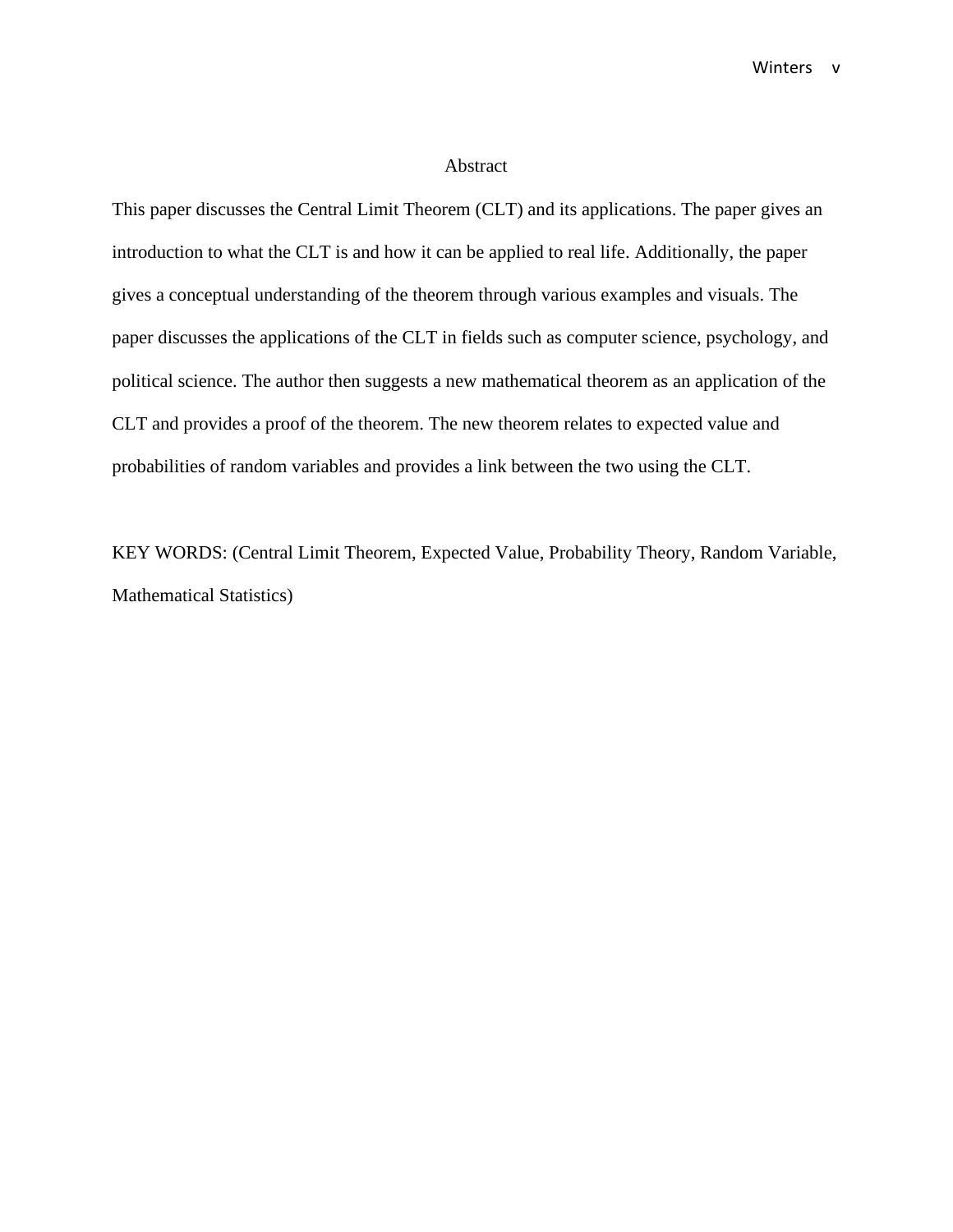# Table of Contents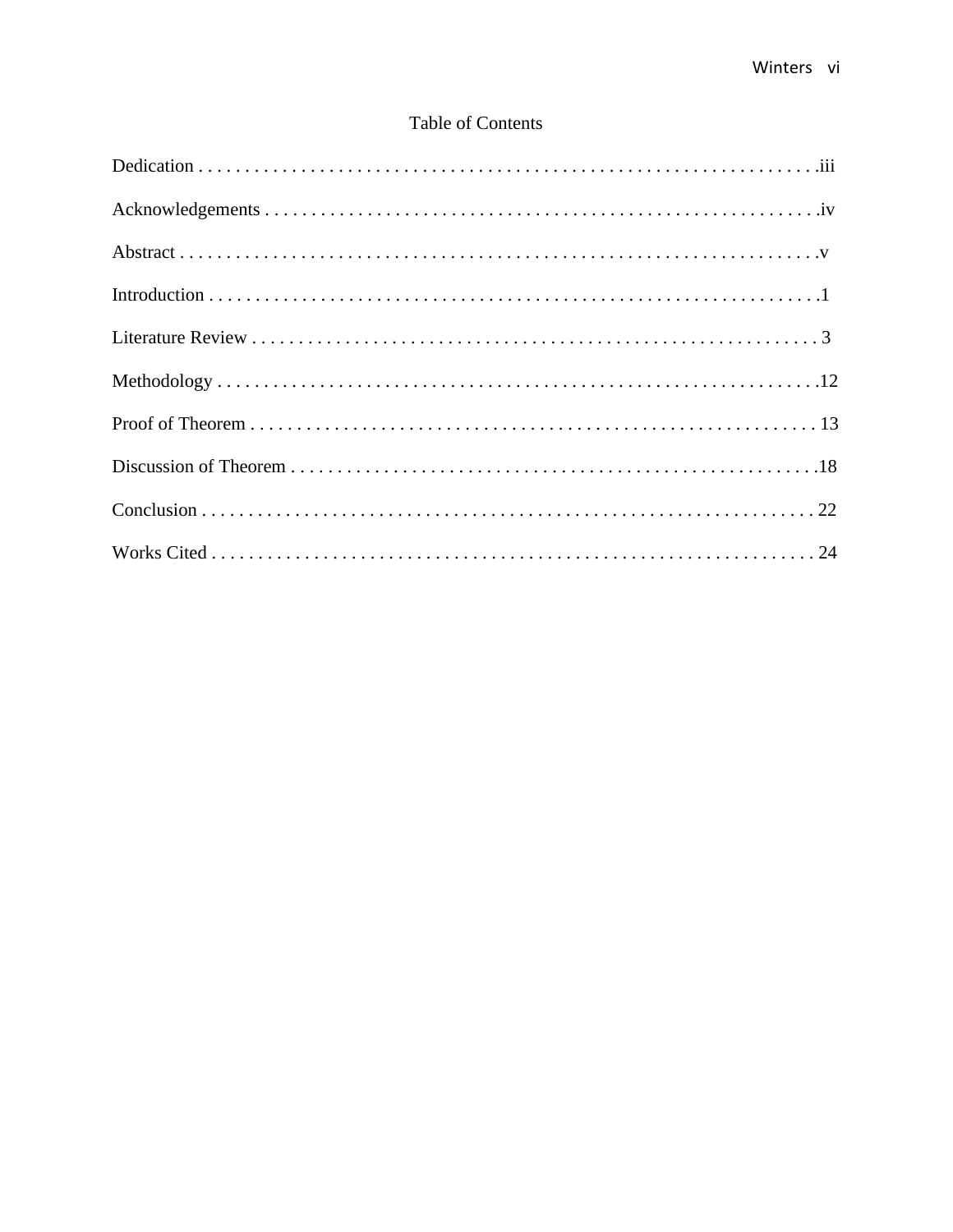#### Introduction

Probability and Statistics is a fairly new development in the world of mathematics, being only a few centuries old, however, it has already made a huge impact on the daily lives of nearly everyone around the world. Probability and Statistics is arguably one of the most practical fields of mathematics and at the highlight of statistics is the Central Limit Theorem (CLT). The CLT is a theorem relating many distributions of all different kinds back to one, easily understood and symmetric distribution. As discussed later in the paper, the applications of the CLT are far reaching. We see the CLT appearing in fields such as psychology, computer science, and political science. This paper serves a few purposes. First, we would like to give a thorough introduction to the CLT through technical definitions, examples and visuals. Second, we want to discuss a few of the many applications of the CLT in an attempt to exemplify the importance and use of the theorem today as well as pointing out where the theorem still needs some work and more research. Finally, we offer a new application of the CLT by suggesting and proving an original theorem. This theorem is a new one in the field of probability and statistics. While the theorem presented in this paper is a fairly intuitive one, it may be able to provide some interesting insight and applications in the field of statistics but also in real life. The theorem we offer discusses expected value and probabilities of random variables and more specifically, how the two of those things relate to each other. The theorem is proven using the CLT. In addition to serving as a mathematical application of the CLT, my new theorem will also provide several practical applications. The most easily understood application of this theorem is in the field of business. It can be a practical theorem for companies who engage in targeted advertising. We will also discuss limitations of my theorem and what it does versus what it does not mean. It is my goal that this paper will inform readers and provide them with a new understanding and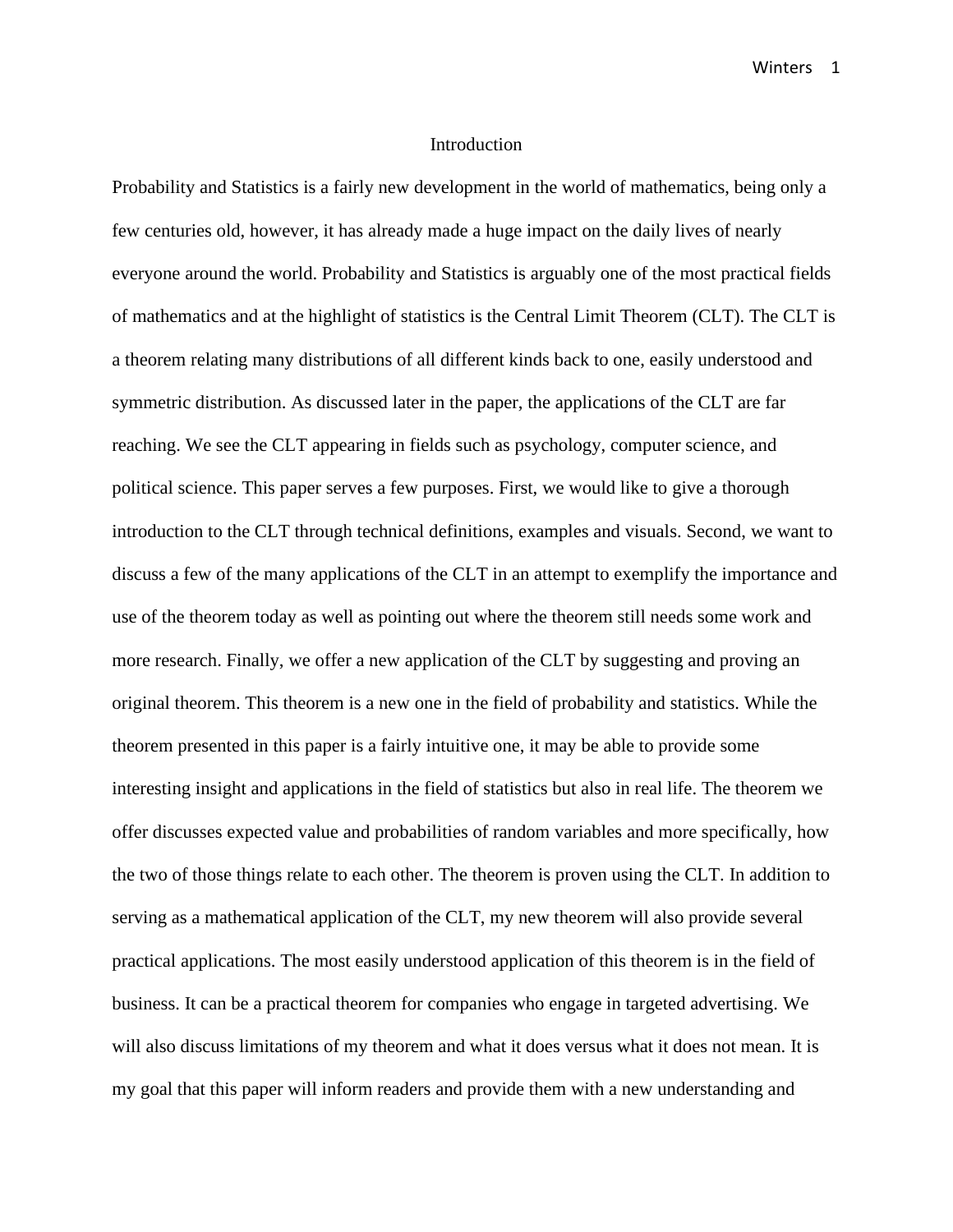appreciation of the CLT and its applications. Additionally, I would like for my theorem to serve as a tool to be used for further theorems and applications in various fields beyond that which is presented in this paper.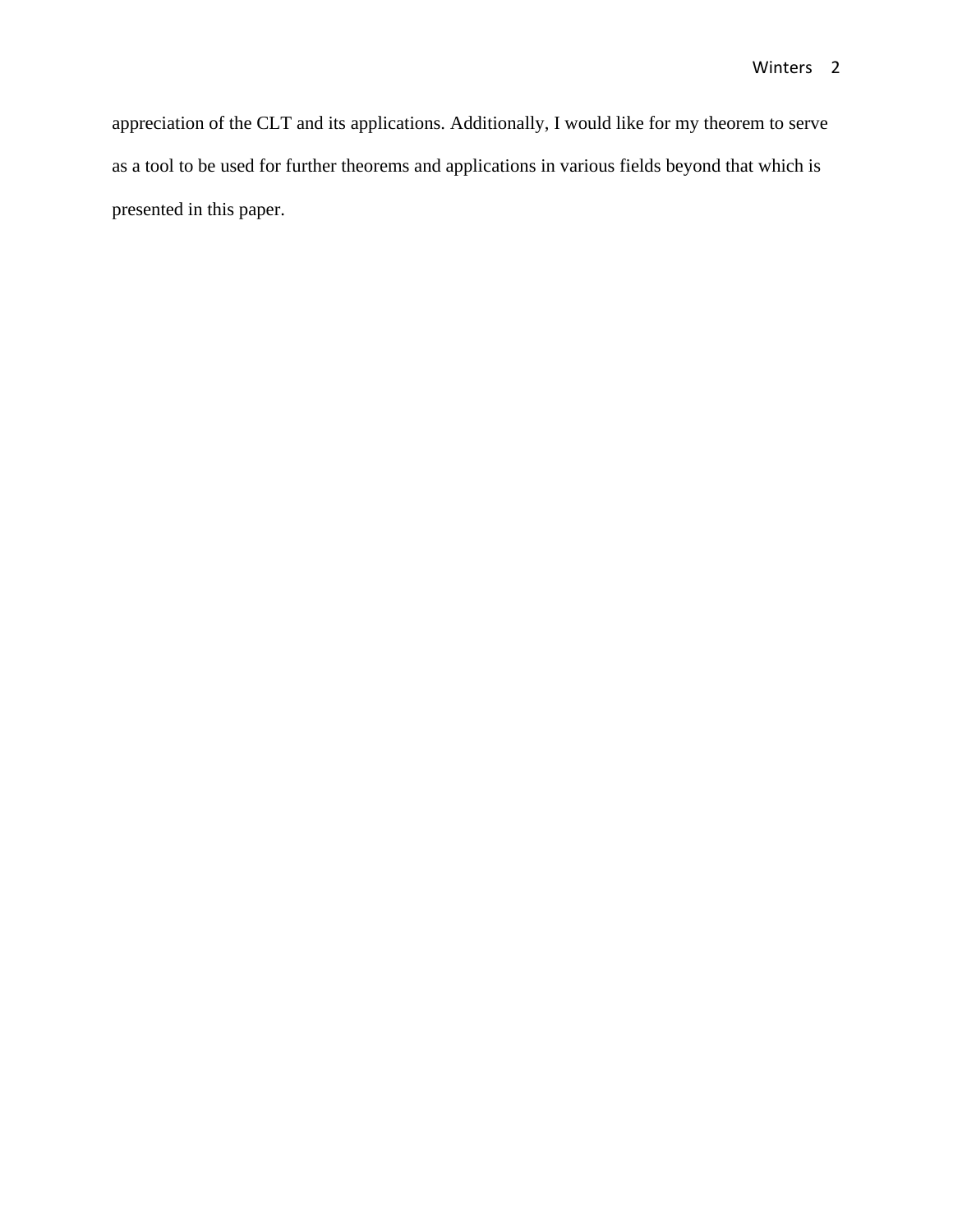#### Literature Review

Although the Central Limit Theorem may not impress the average high school statistics class, it has certainly been noticed by mathematicians and impacts numerous fields of study and work. The CLT is one of the most important theorems in all of statistics and probability. We will attempt to give a thorough definition and explanation of the CLT in this literature review as well as provide many examples of how the theorem can be applied to real life. Before discussing the CLT, it is important to note and define the Normal Distribution. The distribution is called Normal because it appears in many seemingly random places in nature. The less colloquial name for the distribution is the Gaussian Distribution. The Probability Density Function (PDF) for the Normal Distribution is defined as the following:

$$
f(x) = \frac{1}{\sigma\sqrt{2\pi}}e^{-(x-\mu)^2/2\sigma^2} - \infty < x < \infty
$$

Where  $\mu$  represents the population mean and  $\sigma$  is population standard deviation. The Normal Distribution is often described as a bell-shaped curve because of the smooth bell-like shape it holds.

The CLT can be traced back to French mathematician, Abraham de Moivre (Dassau 135). De Moivre noticed a pattern when working with Bernoulli distributions. For the reader who may not be familiar a Bernoulli distribution, we can think of a Bernoulli trial as something like a coin flip. We define the "flip" to be either a success or failure with a certain probability of success p. In the case of a fair coin, our probability of success is .5 and our probability of failure is also .5. When we take many Bernoulli trials, say 10 coin flips, we get what is known as a Binomial distribution. De Moivre was working with Binomial distributions when he noticed that the trials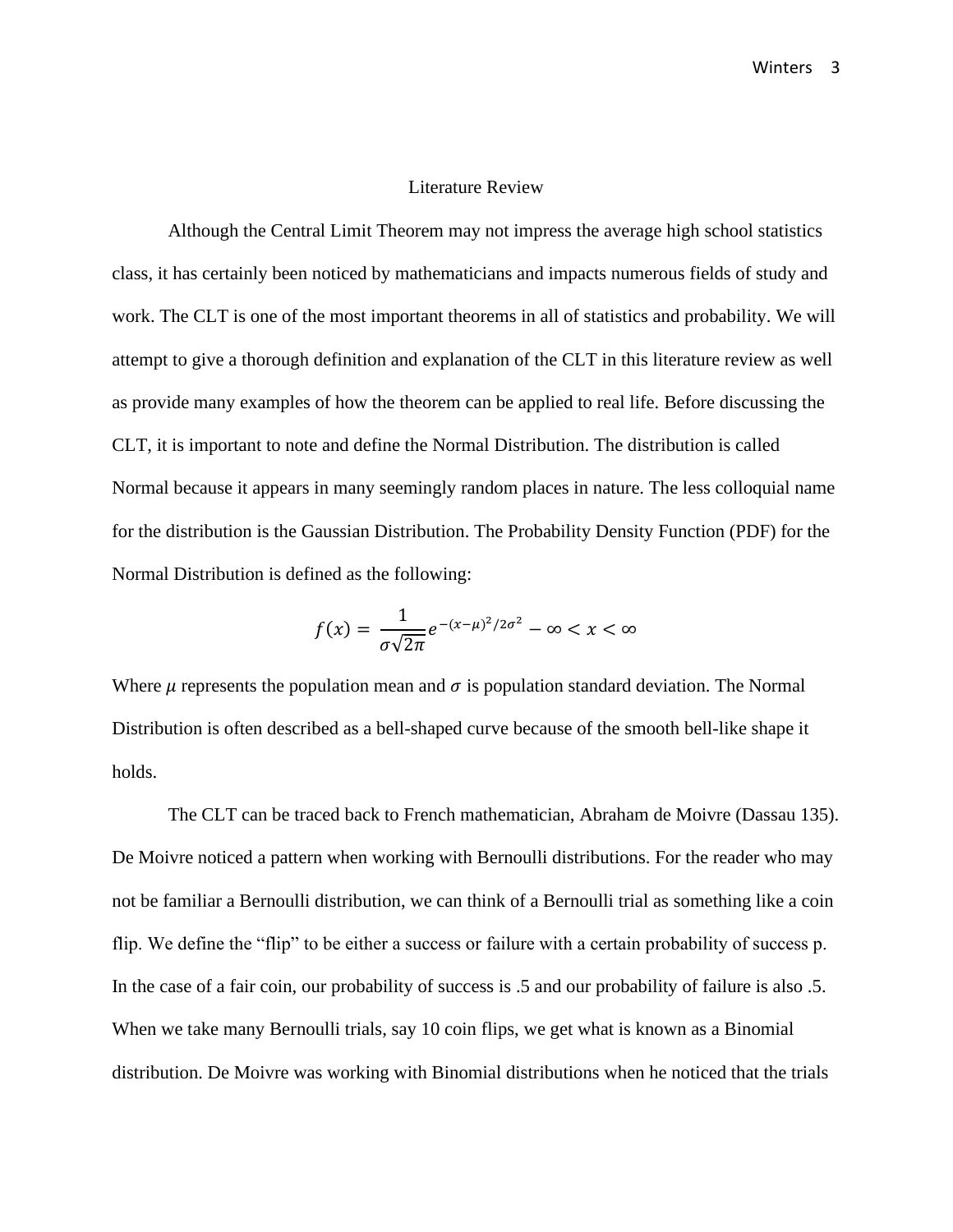tended toward Normal. In fact, the more trials he used, the closer the distribution tended toward the Normal distribution. He determined that as sample size n got large, the Binomial distribution could be estimated by the Normal distribution.



Fig. 2. The probability density function of a binomial distribution with a probability parameter of  $\frac{1}{6}$  (i.e., the probability of rolling the number 3 in each trial), based on to the number of trials.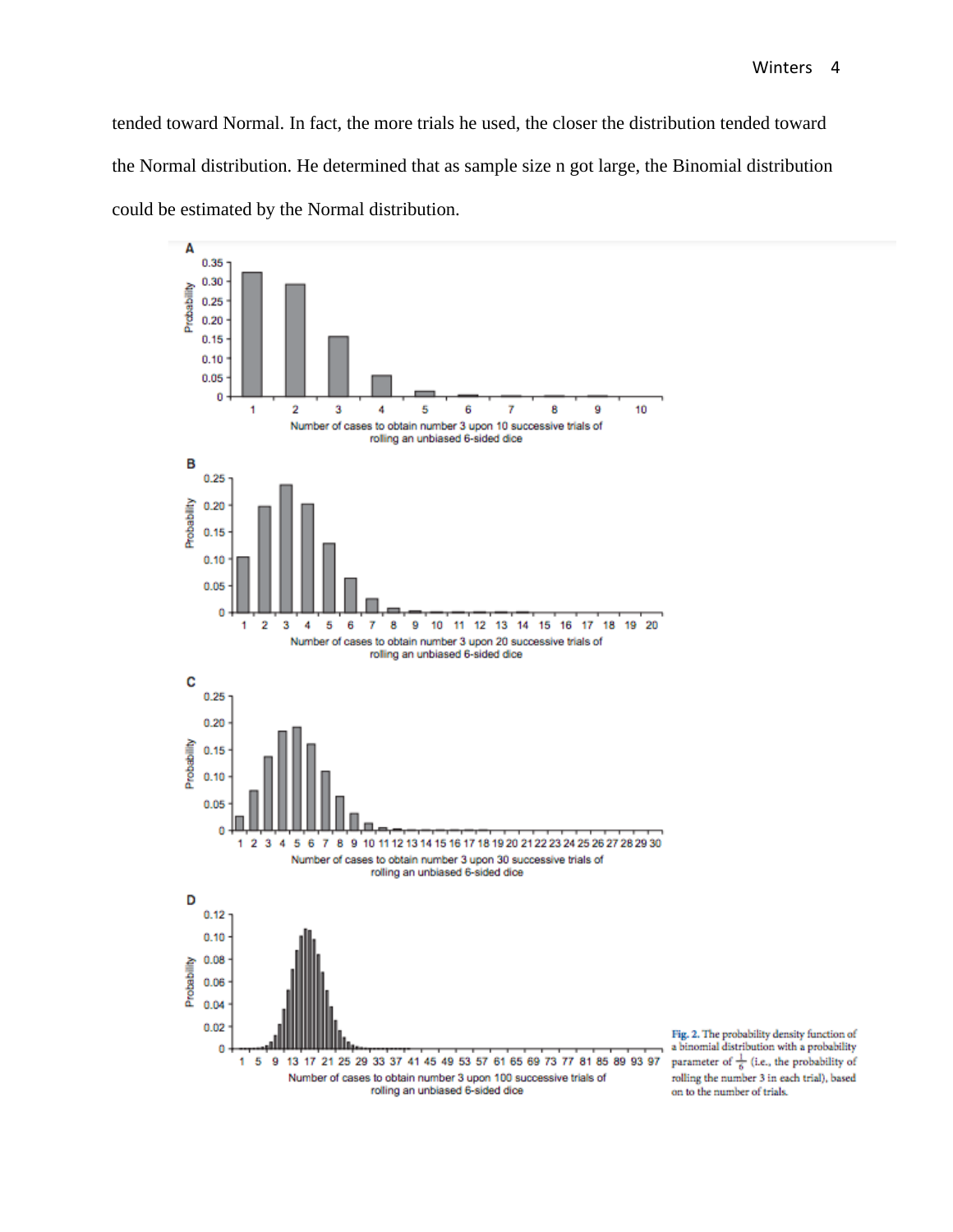A visual representation of the Binomial distribution converging to the Gaussian distribution can be seen in this example by Kwak (147). In the figure above, Kwak shows how the PMF of a Binomial distribution gradually looks more like the bell-shaped curve of a Gaussian distribution as n gets large. This phenomenon, as it turns out, is not unique to the Binomial distribution. This fact is true of many different types of distributions. The specifications under which a distribution would converge to Gaussian were largely unknown until 1922 when Jarl Lindeberg presented his version of the CLT (Le Cam 79). While his CLT went through a few variations and tweaks, the most common version of the CLT and the one to which we will refer throughout this paper can be summarized by the following:

Let  $X_1, \ldots, X_n$  be identically independent random variables with mean 0 and variance of 1 and let  $S = \sum_{i=1}^{n} X_i$ . Then,

the  $\lim_{n \to \infty} P(S \le x) = \phi(x)$ 

where we define  $\phi(x)$  to be the cumulative normalized Gaussian distribution

$$
\phi(x) = \int_{-\infty}^{x} \frac{1}{\sqrt{2\pi}} e^{-t^2/2} dt
$$

As previously stated, this is not the only form of the CLT. Many improvements have been made so that fewer stipulations apply, such as not always needing identical distributions. This, however, is a good enough definition for our purposes. Though this definition is relatively math heavy, all it means is that independent and identical distributions tend toward the Normal distribution. The larger the sample size, the closer the distributions become to a Normal distribution, and, in fact, as our sample size becomes infinitely large, the distribution is exactly the Normal distribution.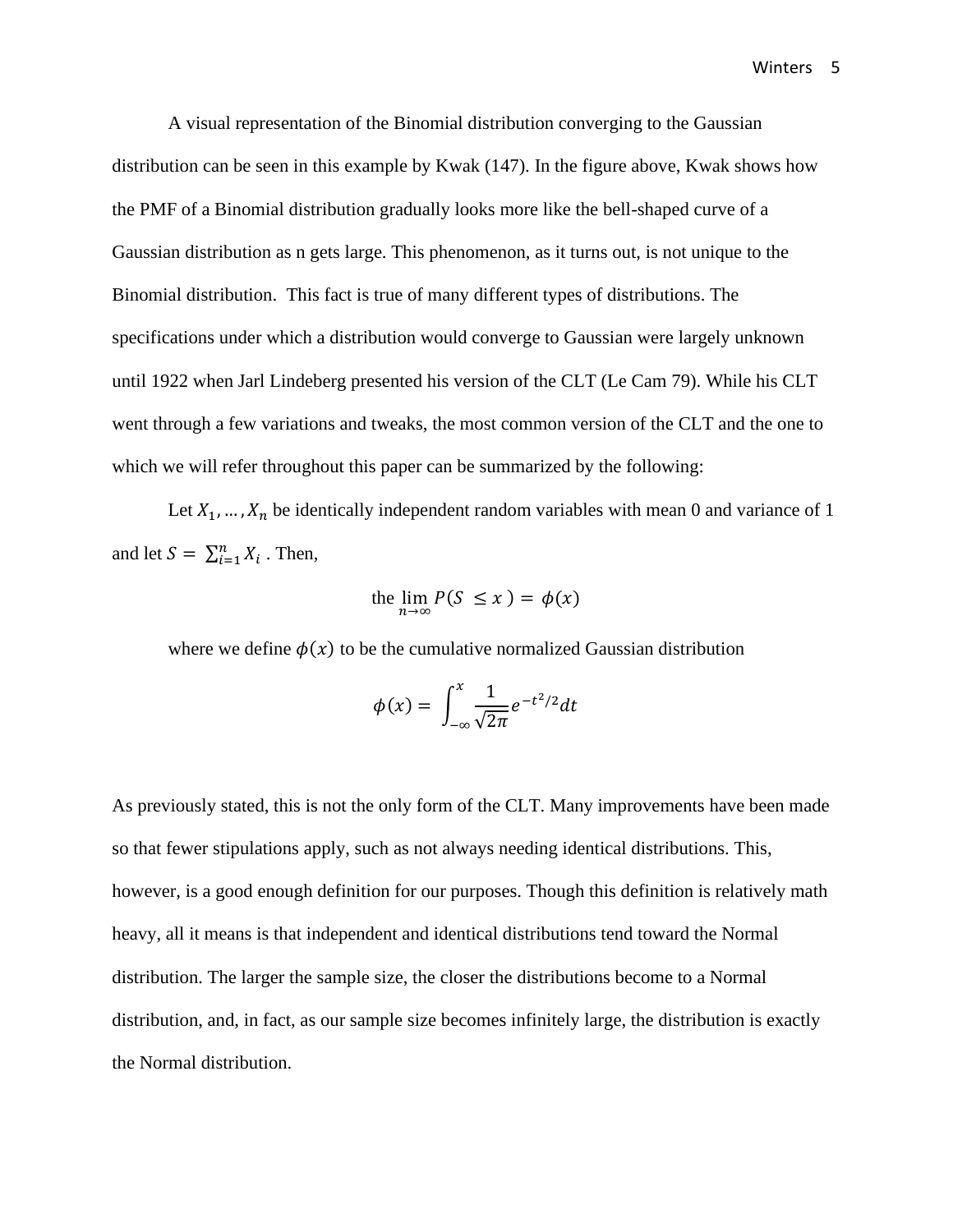Most distributions follow the CLT, but not every one does. Lindeberg found a way to show which distributions qualify for the CLT. It is called the Lindeberg Condition. Goldstein, a PhD mathematician, who is well researched in mathematical statistics and has written many papers on the Central Limit Theorem, provides a simplified version of Lindeberg Condition in page 5 of his paper. The Lindeberg Condition essentially reads:

$$
\forall \epsilon > 0 \lim_{n \to \infty} L_{n,\epsilon} = 0 \text{ Where } L_{n,\epsilon} = \sum_{i=1}^{n} E\{X_{i,n}^2 \mathbf{1} | X_{i,n} \ge \epsilon\}
$$

Goldstein explains, essentially, the variances of each distribution need to be small in comparison to the variance of the sum as a whole. While "small" is a very vague and somewhat subjective term, the Lindeberg Condition shown above provides exact specifications under which a distribution converges to Normal.

Mathematicians have been able to prove the Central Limit Theorem a variety of ways. Many of these proofs are difficult to understand and utilize high level mathematics, but one of the more interesting methods of proof is by using moments of a PMF (Probability Mass Function). We will not include an entire proof of the CLT by any method, but we will give a couple brief summaries. The proof by moments utilizes the MGFs (Moment Generating Functions) of certain random variables. The MGF of a random variable is a certain function that tells us information about the mathematical moments of the random variable. It can be shown that the MGF of the sum of any independent and identically distributed random variables matches exactly with the MGF of a Normal distribution as n approaches infinity. This, therein, shows that the sum of random variables gets closer and closer to Normal as n gets larger. While this proof is nice because it is relatively simple and easy to understand, it is also somewhat limited. It only works when the random variables are independent and identically distributed. Additionally, proof by moments does not really tell us anything about how quickly a distribution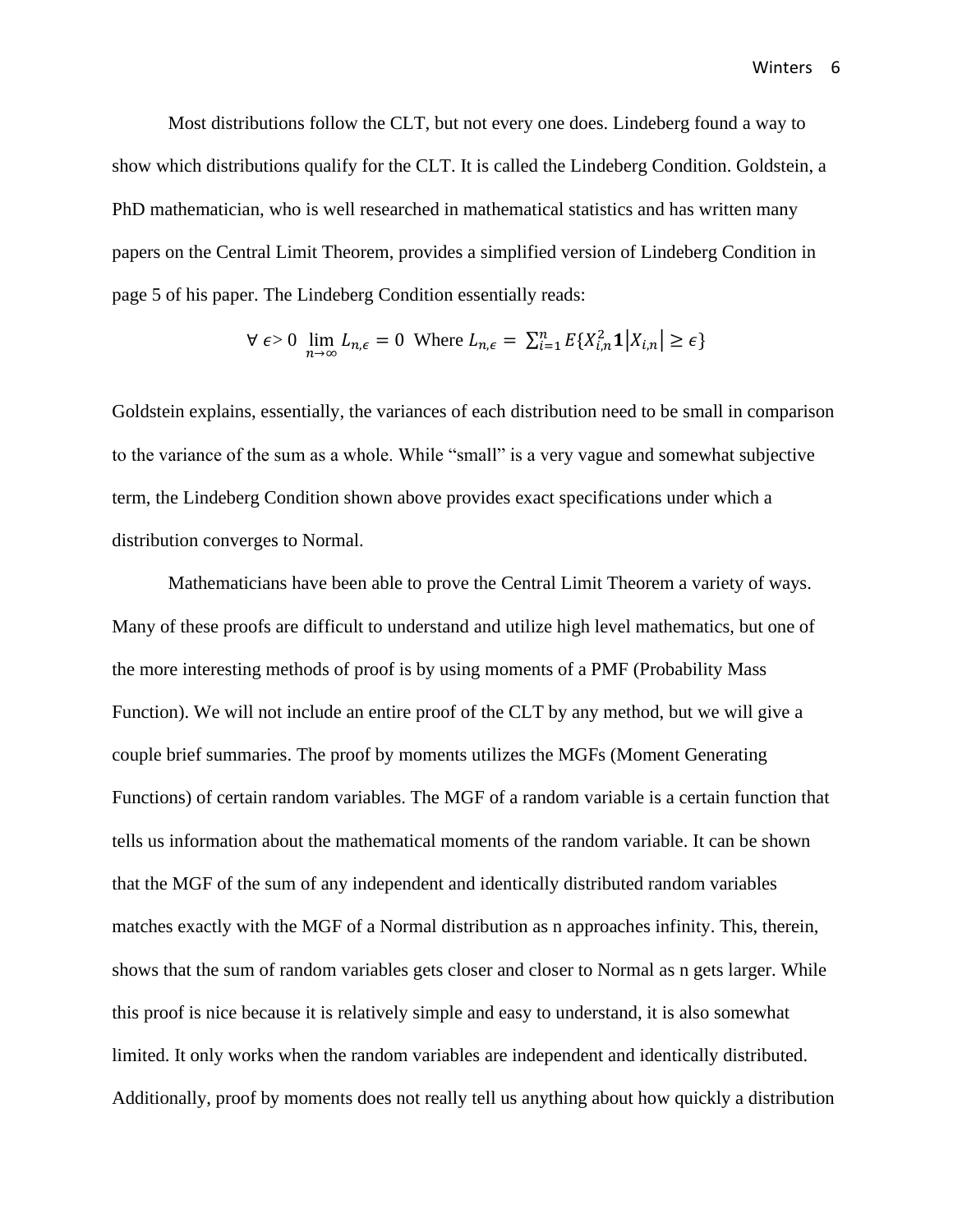converges to Normal. A more recent method of proving the Central Limit Theorem is known as Stein's Method (Rinott and Rotar 15). While this method is more difficult to understand than the one using MGFs, it offers advantages the MGFs cannot. One of the major appeals of Stein's Method is that it allows for the CLT to occur for dependent random variables under specific conditions (Goldstein and Reinert 935). Additionally, Stein's Method can be used to show the CLT to be true for non-identically distributed random variables. Stein's Method can be shown via a process known as Zero Bias Transformation. Stein's method and Zero Bias Transformation have been used to prove the CLT, but they also have applications in many related areas and have greatly impacted the fields of probability and mathematical statistics in general.

While the CLT is interesting enough on its own to be studied simply as a mathematical theorem, its main significance comes from its versatility. The CLT applies to many real-life situations. It would be a disservice to mathematical statistics if we did not discuss the many uses of the CLT. We will start with one of the oldest: gambling. It may come as a surprise to some, but probability theory was created for the use of gamblers. Gamblers wanted to know likelihoods of various scenarios in gambling games, and therefore, sought the help of mathematicians. Now, hundreds of years later, casinos still use the fundamentals of probability theory to ensure their large profits. Dr. Singh, an expert in mathematical game optimization, writes about the use of the CLT in casinos. In his paper, he utilizes the CLT to show how profits can be maximized. He specifically studies slot machines and the game Baccarat and uses the CLT to show intriguing results on how casinos make money.

Of course, calling poker an application is a bit of a stretch, as it is highly theoretical and the situations it presents would rarely occur naturally in everyday life. So, the reader would be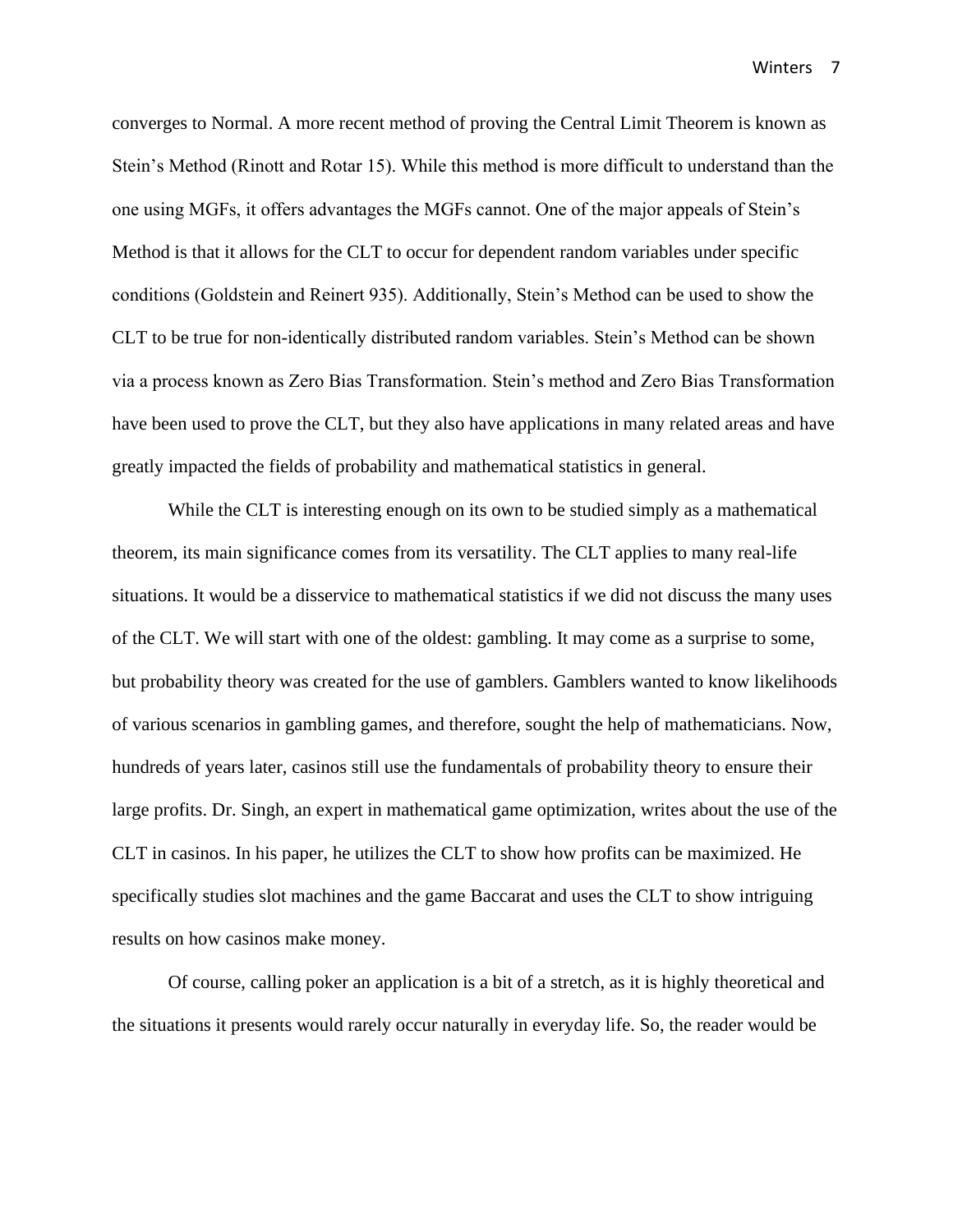justified in asking if there are any more applicable uses of the CLT. The answer is a resounding yes.

Many people are familiar with  $20<sup>th</sup>$  century mathematician Alan Turing. He was most famously known as an Englishman who worked on breaking German codes in World War II. What many people do not know about him, is that while he was attending college, he was largely invested in the CLT. He researched and provided a few proofs for the CLT. So, later when he worked as a code breaker, he used high level mathematical statistics (Zabell 492). While it is unknown whether the CLT was specifically used to help Turing break codes during WWII, I think it is safe to say his research on the CLT helped influence him and hone his statistical skills needed to be a code breaker. Even Turing did not specifically use the CLT for code breaking, it is known that the CLT has a huge role in computer science nowadays.

Random numbers are extraordinarily important for many computer programs. Unfortunately, generating random numbers on a computer is rather difficult. A common way of creating random numbers on a computer program is through something called a Gaussian Random Number Generator (GRNG). GRNGs provide random numbers utilizing Gaussian distributions through various methods. In his paper about GRNGs, Dr. Thomas, a professor of electrical engineering, explains different ways that GRNGs can be created. He provides a thorough explanation of the nature of GRNGs and how they can be produced. The different ways GRNG can be programmed are not really the point of this paper, so we will not get into them; however, it is important to note how fundamental GRNGs are to the world of programming. GRNGs can often have high hardware costs to run, though. So, an efficient way to maintain the efficacy of GRNGs and keep hardware costs down is through the use of the CLT. This, of course, is because nearly any distribution can be transformed into a Gaussian one through the use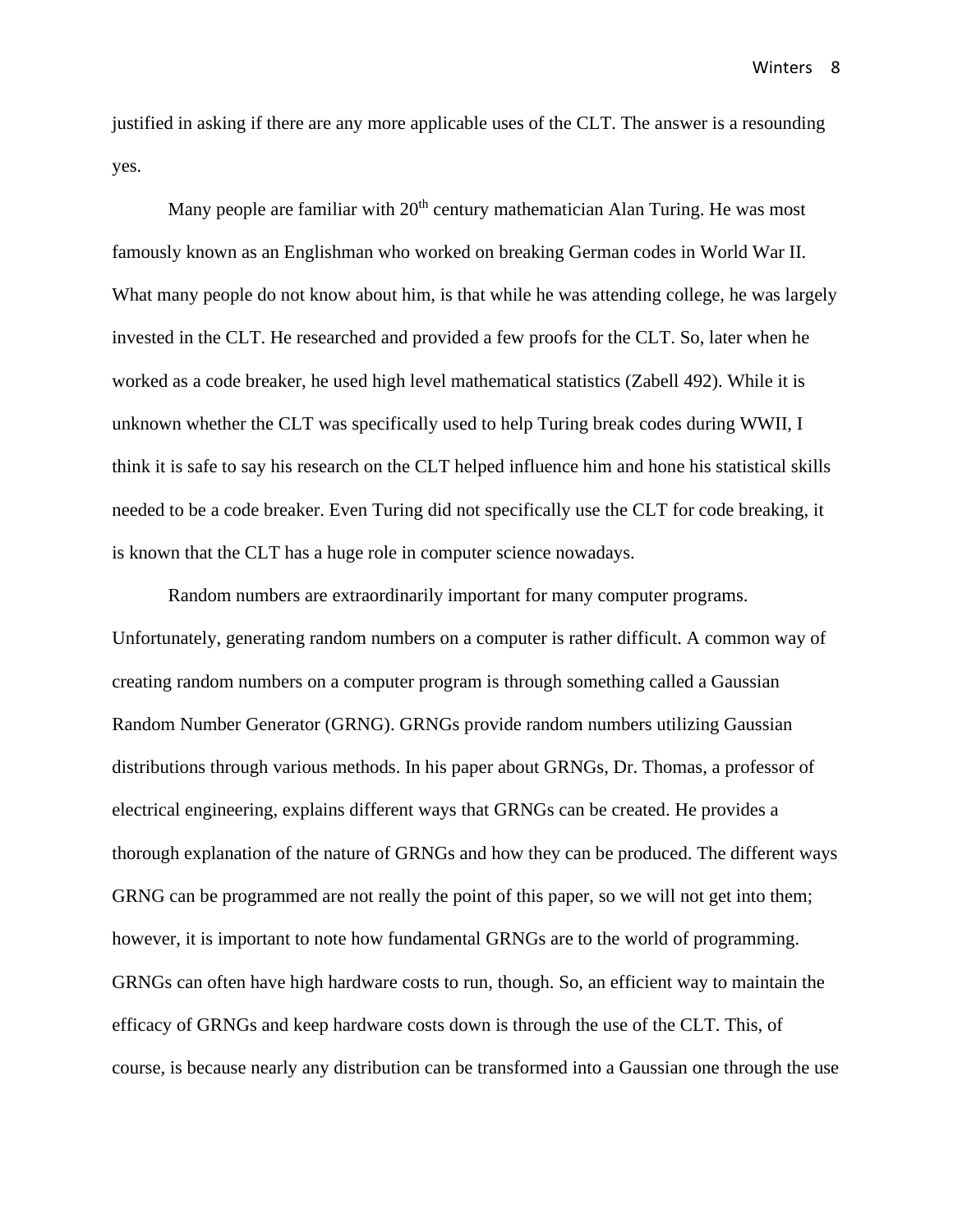of the CLT. So, hardware costs are kept much lower by using Uniform distributions as opposed to Gaussian ones, and they are transformed to Gaussian ones because of the CLT (Malik 60).

If we take a step out of the world of computer science and into the realm of psychology, we will find more use for our CLT. Psychology is a statistically heavy field. Psychologists rely on statistical concepts and have studied statistics, to some degree, in their training. It should not be surprising, then, that the CLT appears within the field of psychology. Mathematical psychologist Dr. Massaro wrote an interesting psychological paper about information theory. The paper is littered with mathematical statistics, including a use of the CLT (610). This paper is one specific case where the CLT is employed; however, due to the ever-present nature of statistics within the field of psychology, I suspect the CLT is a familial theorem to many calculations within psychology.

The final example we will discuss is one most readers will recognize: political science. Adults in the United States that have been around for one or more presidential elections are familiar with pollsters making predictions about the election. So, it is unlikely to come as a shock that the process of polling and making predictions involves the CLT. In recent years, pollsters received quite a bit of flack for their inaccuracies, so before talking about the CLT, we will address these errors, so the readers do not doubt the soundness of the CLT. Most of the issues are not due to mathematical miscalculations, but rather polling methods, statistical survey methods, and somehow introducing a bias into the equations such that the results of the mathematics do not reflect reality. Political polling, though, is a fairly intricate and statistically complex process. Stanford professor of political science and statistics, Dr. Jackman, discusses the details of political polling and suggests pooling several political polls to create a more accurate poll. In his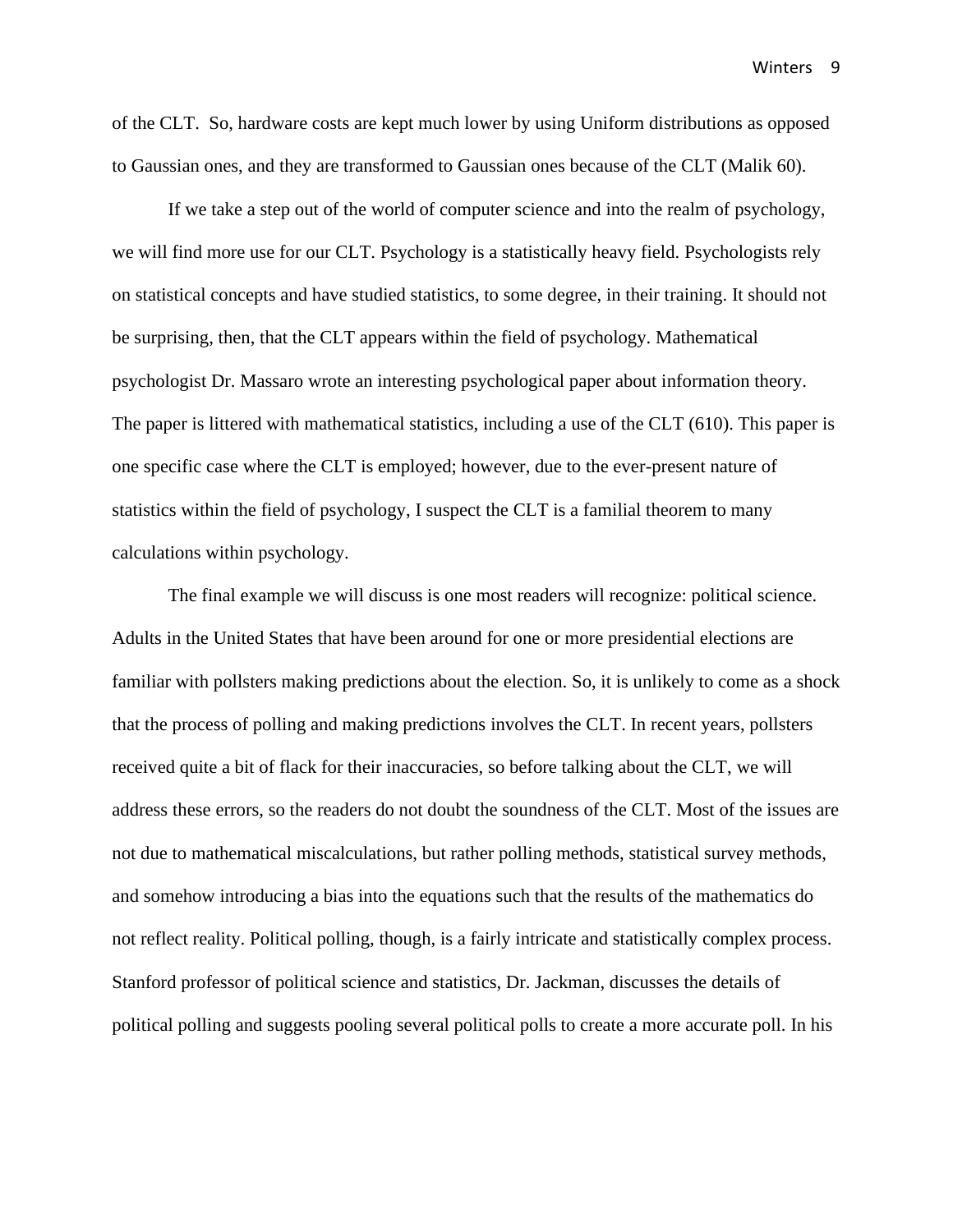paper, he mentions how the CLT is beneficial when pooling the political polls and how it can help estimate the error of such a pool  $(501)$ .

It should be fairly obvious by now why the CLT is an important theorem that can be applied to many areas of life. It would be deceptive, however, if we did not mention the failures of the CLT. The CLT is often misused in the field of actuarial science. Actuarial science is one of the biggest applications of mathematical statistics in our current world. Strangely enough, the CLT is often used in actuarial science when, indeed, it does not apply. Researcher of actuarial science and risk management, Dr. Brockett, outlines the exact details of when this occurs and why it is wrong. In summary, many actuaries assume that specific losses can be estimated by the CLT when n is large enough. Dr. Brockett, however, explains why this is not the case. Though the CLT is effective at estimating many different distributions, this is not an applicable case (2).

My final note is less about the shortcomings of the CLT and more of a description of when the CLT can be used and how it can still be improved. In his paper "Bounds on the Constant of the Mean Central Limit Theorem," Dr. Goldstein discusses the Berry-Esseen Theorem. This theorem is helpful in estimating how quickly a distribution converges to Normal. Although some distributions can be estimated by the Normal distribution, they may not be useful estimations if they converge to Normal very slowly. In this, Goldstein shows how the Berry-Esseen Theorem is helpful with knowing when the estimation is a good one (1672). Recently, much of the work on the CLT has to do with dependent distributions. Mathematicians are still not entirely sure how and when dependent distributions tend toward Normal. Stein came closer to solving this problem when he created Stein's Method, but more work surrounding a dependent CLT is still needed.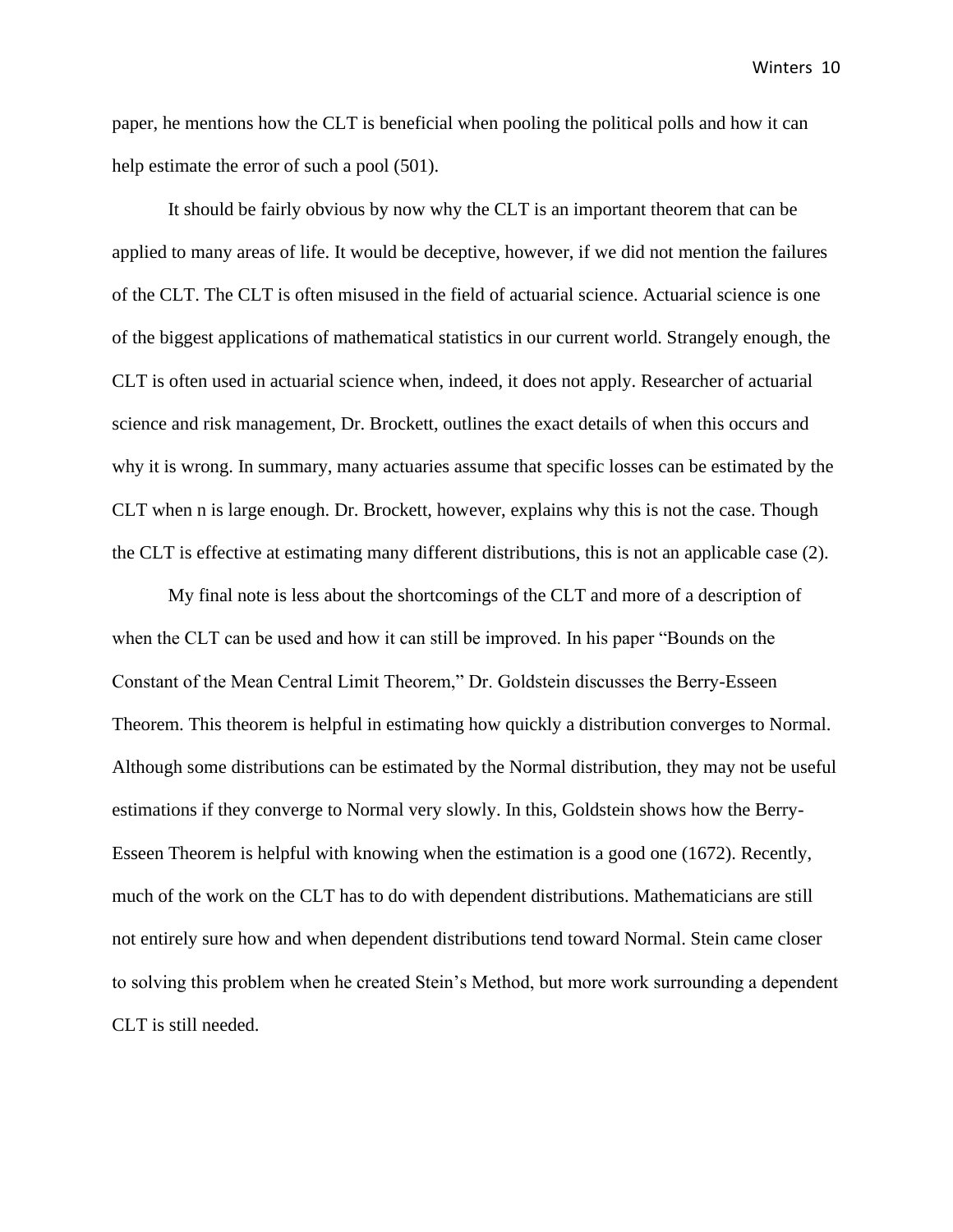The CLT is truly an incredible theorem. What started out as a pattern of Binomial distributions has blossomed into one of the most powerful theorems in all of mathematical statistics. The CLT has been refined through the years by Lindeberg and his condition, followed by Stein's method. Not only has the actual mathematics improved, but many applications have been found for this theorem to impact people in their everyday lives. From gambling to psychology to computer science, this theorem works its way into nearly any field. One exception is actuarial science. The theorem is not quite a finished issue. Work is still required to discover how distributions tend toward Normal if they are dependent in addition to other ways this theorem can be applied to everyday life.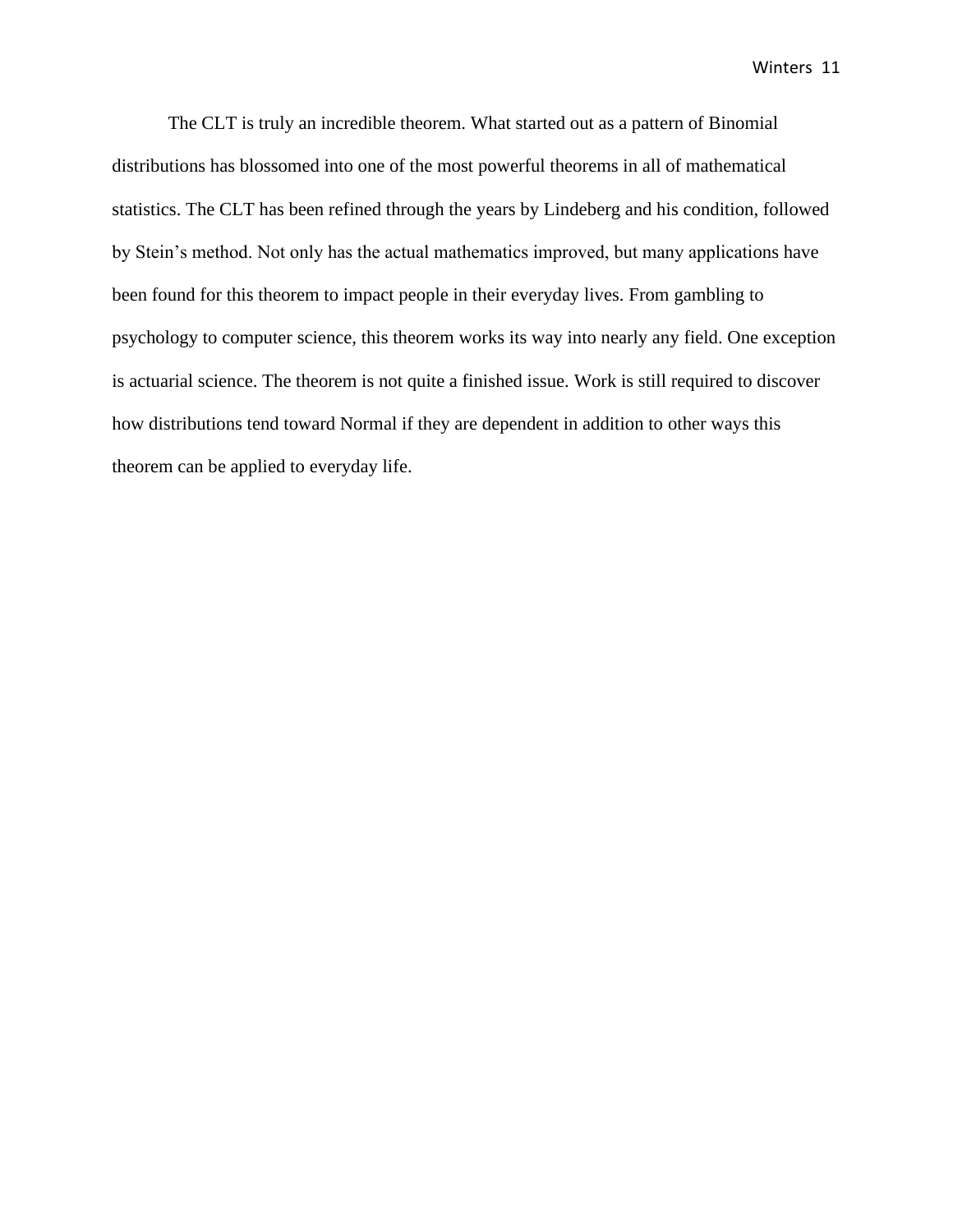#### Methodology

In the thesis so far, we have discussed the history, definition and applications of the Central Limit Theorem (CLT). For my original work, I plan on proving a new theorem that is an application of the CLT. I plan on proving this by showing the theorem to be true for a normally distributed random variable and then working backward from the CLT to show that it applies generally to independently and identically distributed (iid) random variables. After proving my theorem, we will discuss why this new theorem is important and how it will have applications in real life. Additionally, we will discuss what my theorem does and does not mean. In order to prove the theorem, I have researched and provided sources to any definitions or prerequisite theorems that are used in my paper. My sources for definitions and theorems will be found mainly in probability and statistics and mathematics textbooks. Additional sources are found on JSTOR and ProQuest online databases for mathematical sciences.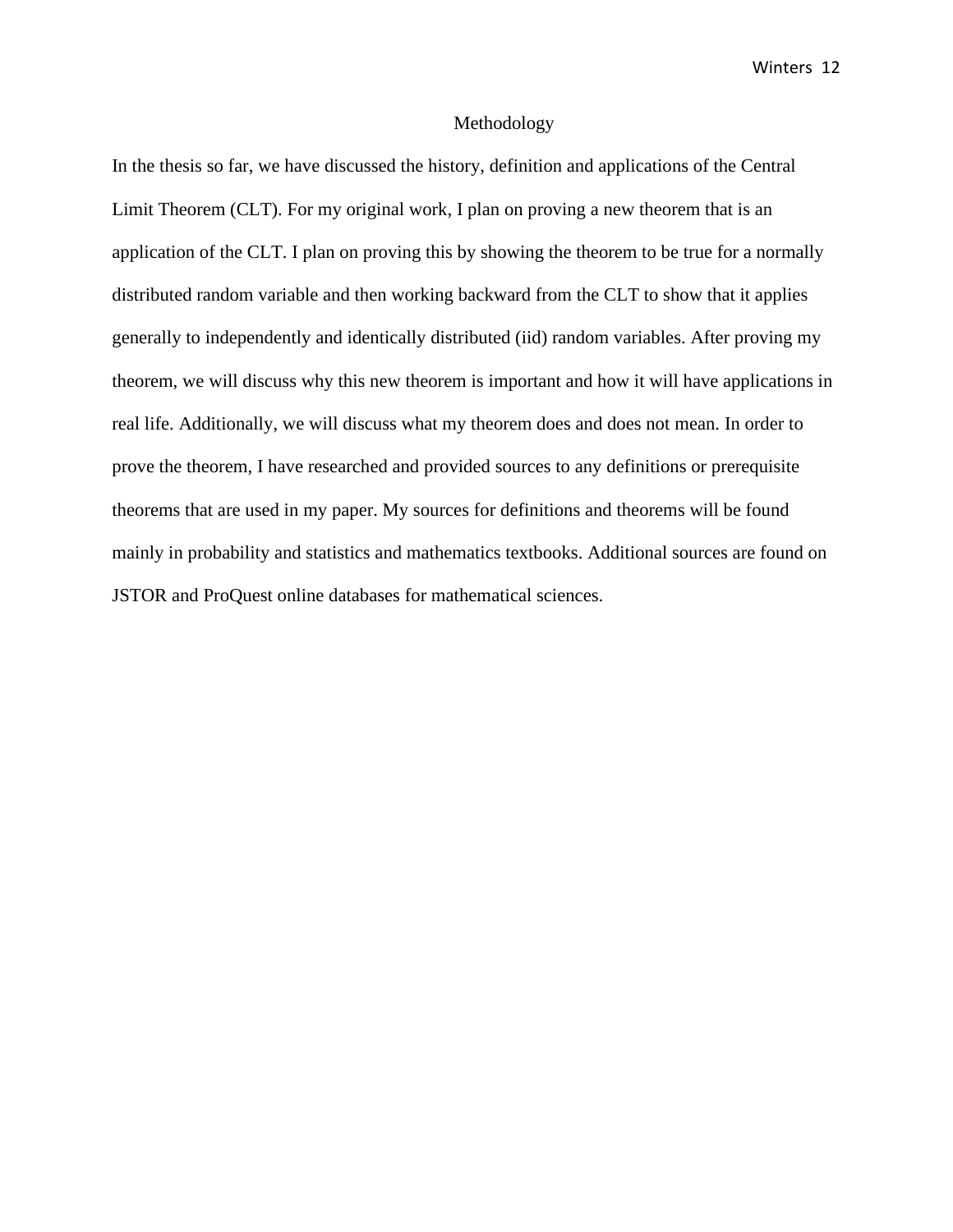### Proof of Theorem

We have previously discussed the CLT and some of its applications, but I would like to propose a new theorem to serve as an application of the CLT. We will state the theorem, then prove it and discuss what this new theorem means and how it can be applied to life. The theorem is the following:

Let X and Y be two identically and independently distributed (iid) random variables with finite variances where  $E(X) > E(Y)$ . Then,  $Pr(X > Y) > 0.5$ .

I would like to make a note about this theorem. When we say that X and Y are iid random variables, we are working under the assumption that the variable converges to Normal when summed over many times. This is not necessarily true of all iid random variables, but it is true for almost all of them and it is true for all the intents of this paper. So, when we refer to an iid in this paper now on, know that we are referring to an iid random variable that converges to Normal when summed over many times. Before we can prove this theorem, we need to provide a couple technical definitions and explanations. Firstly, we will define what expected value is. We define expected value as the weighted average of a certain random variable. In our theorem, we will only be working with continuous random variables. We define expected value of a random variable X to be the following:  $E(X) = \int x f(x) dx \ \forall x \in \mathbb{R}$ 

We will use a theorem provided in Casella and Berger, in order to help define what it means for a random variable to be independently and identically distributed. Specifically, we will use their theorem to show how we can understand identical distribution. Their theorem says, that the following two statements are equivalent.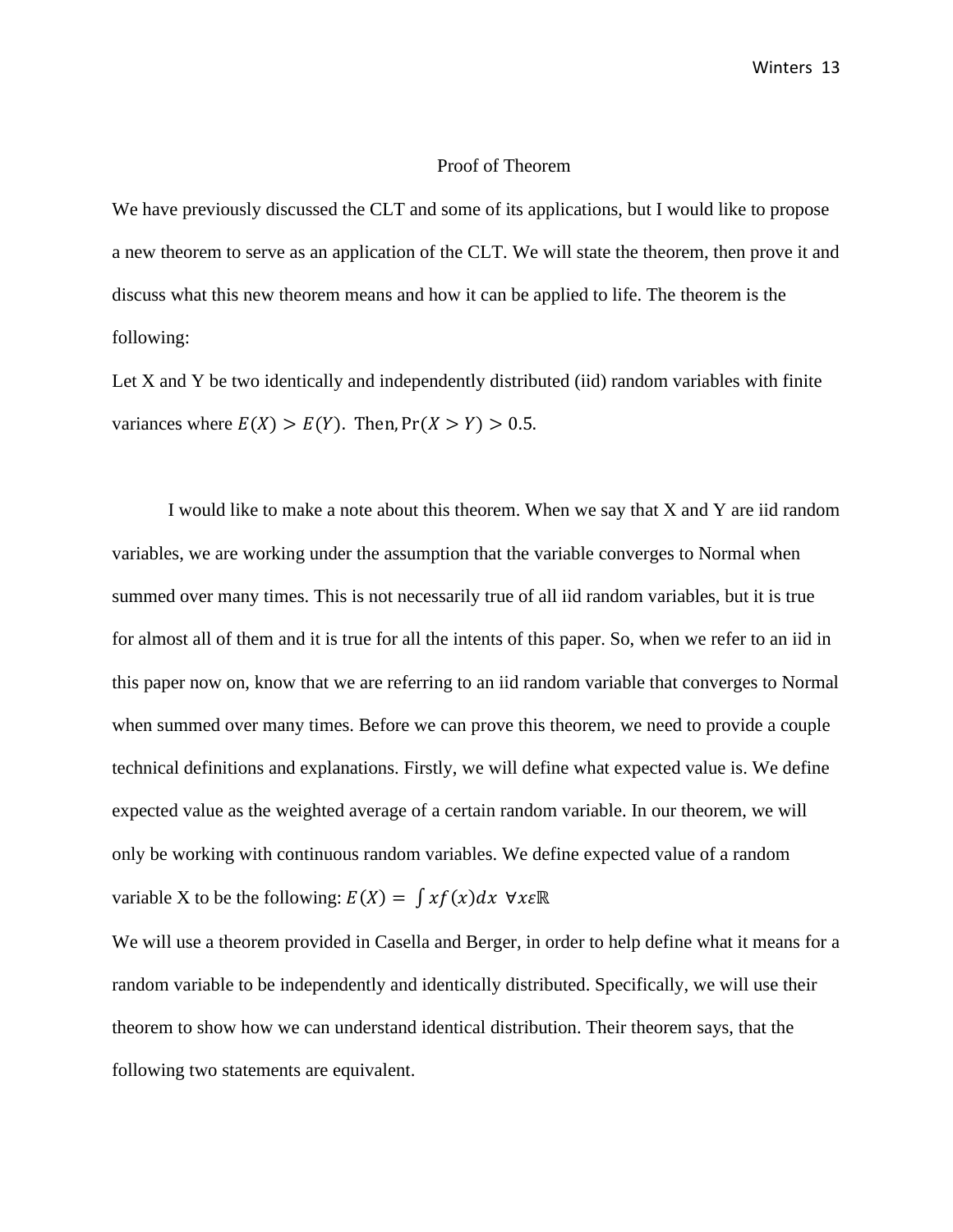a. The random variables X and Y are identically distributed.

b. 
$$
F_X(x) = F_Y(x)
$$
 for every x.

What this essentially means is that the two distributions have the same probability at every x value in their domain. It is generally agreed that part b of the preceding theorem is the requirement for variables X and Y to be considered equal random variables. Therefore, saying that two distributions are identically distributed and that they are equal are equivalent statements. This will be important for us later on in our proof. We will also define two random variables X and Y to be independent if  $Pr(X = x, Y = y) = Pr(X = x) * Pr(Y = y)$ .

To prove our theorem, we will start by first examining a collection of random variables that occur many times. Define the collection of random variables X and Y as the following:

$$
X = \lim_{n \to \infty} x_1 + x_2 + \dots + x_n \text{ and } Y = \lim_{n \to \infty} y_1 + y_2 + \dots + y_n
$$

By the CLT as stated earlier in the paper, X and Y approach a Normal distribution. It is important that we note a difference here in the expected value and variance. In our originally stated version of the CLT, our iid random variables had a mean of 0 and variance of 1. This is not necessary for the random variables to converge to Normal, but it does change the mean and variance of the convergent distribution. We can again appeal to Casella and Berger and use a portion of their theorem 2.2.5 to show that:

$$
E(X_1 + X_2 + \dots + X_n) = E(X_1) + E(X_2) + \dots + E(X_n).
$$

In other words, the expected value of a sum is the sum of the expected values. Since we are given that each  $E(X_i) > E(Y_i)$ , this implies  $E(X) = \lim_{n \to \infty} E(X_1) + E(X_2) + \dots + E(X_n)$  $\lim_{n \to \infty} E(Y_1) + E(Y_2) + \dots + E(Y_n) = E(Y)$ 

So, we can say that  $E(X) > E(Y)$ . Now, we want to know the Pr  $(X > Y)$ . This, of course, is the same as  $Pr(X - Y > 0)$ . Let's define a new random variable  $Z = X - Y$ . Since X and Y are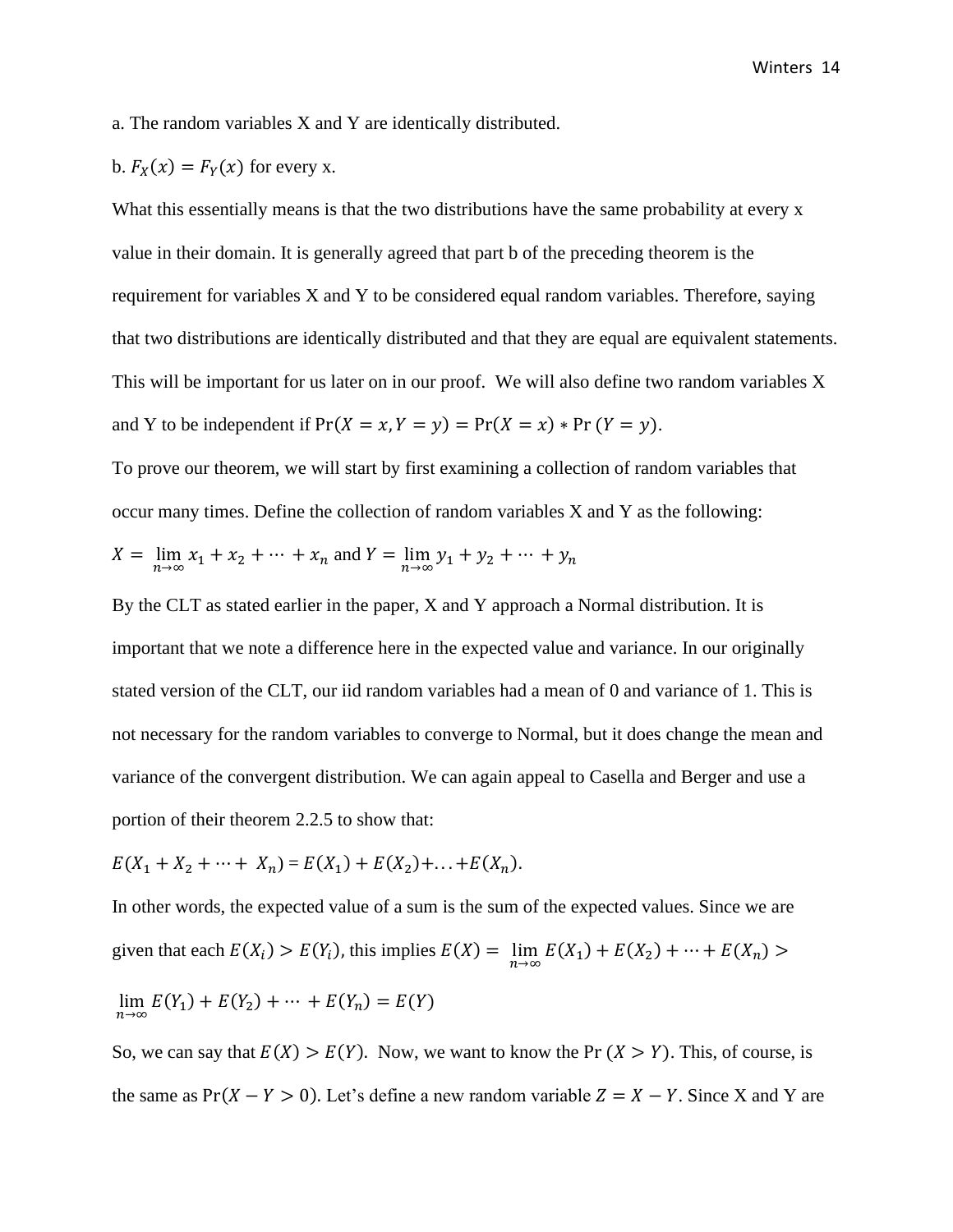Normally distributed,  $X - Y$  is also Normally distributed. We can easily find the mean of Z by using the above theorem.  $E(Z) = E(X - Y) = E(X) - E(Y)$ . When a random variable is Normally distributed, the mean of that distribution is the same as its expected value. This means  $\mu_Z = E(X) - E(Y)$ . We have shown previously that the  $E(X) > E(Y)$ . It logically follows then, that  $\mu_Z = E(X) - E(Y) > 0$ . We will not include the proof here, but it can be shown that the Normal distribution is symmetric about the mean. This means that exactly half of the distribution is less than the mean and half of the distribution is greater than the mean. Another way of saying this is to say: For any given Normally distributed random variable X,  $Pr(X < \mu_X)$  =  $Pr(X > \mu_X) = 0.5$ . With all of this out of the way, we can say  $Pr(Z > 0) > Pr(Z > \mu_Z) = 0.5$ . Therefore,  $Pr(Z > 0) > 0.5$ . Remember that we have shown about that  $Pr(Z > 0) =$  $Pr(X > Y)$ . So, we have successfully shown our theorem to be true whenever X and Y are Normally distributed and or occur a large number of times. Now, we will show this theorem to be true for any iid random variables  $X_i$ ,  $Y_i$  regardless of whether they occur many times. We have shown that for large n in X and Y,  $Pr(X > Y) > 0.5$ . Equivalently, we could say the following:  $\lim_{n\to\infty} \Pr(X_1 + X_2 + \ldots + X_n > Y_1 + Y_2 + \cdots + Y_n) > 0.5$ . We can rewrite this using summation notation to say:  $\lim_{n\to\infty}$  Pr  $(\sum_{i=1}^n X_i > \sum_{i=1}^n Y_i) > 0.5$ . We will now use our above theorem from Casella and Berger to manipulate this equation. Remember that if two random variables are identically distributed then they are also equal. Here we have  $X_i$  and  $Y_i$  which are identically distributed. Now, we must be careful to qualify my statement here. We do not mean that  $X_i = Y_i \forall i \in \mathbb{N}$ , but rather we mean to say that  $X_i = X_i \forall i, j \in \mathbb{N}$  where  $i \neq j$ . Similarly,  $Y_i =$  $Y_i \forall i, j \in \mathbb{N}$ . So, in this, we mean that X and Y are not identical to each other, but rather that each individual  $X_i$  and  $Y_i$  are identical to themselves. With that out of the way, we can now justify our next step.  $X_1 = X_2 = \cdots = X_n$  and  $Y_1 = Y_2 = \cdots = Y_n$ . Since each individual  $X_i$  and  $Y_i$  are equal,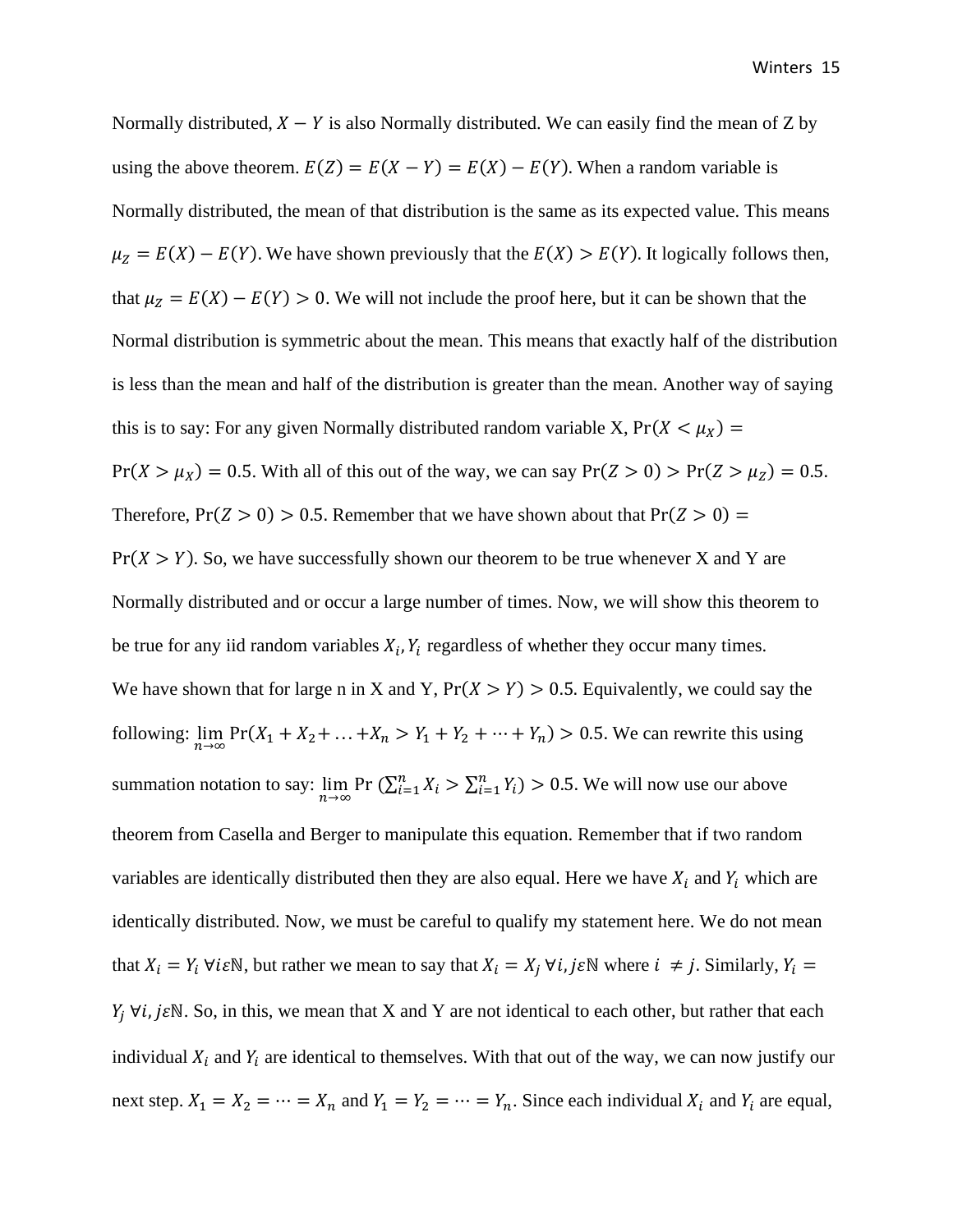then it logically follows that  $\lim_{n\to\infty}$  Pr  $(\sum_{i=1}^n X_i > \sum_{i=1}^n Y_i) > 0.5$  is equivalent to  $\lim_{n\to\infty}$  Pr  $(nX_i >$  $nY_i$ ) > 0.5. We can make this a little bit simpler by writing Pr  $(\lim_{n\to\infty} nX_i > \lim_{n\to\infty} nY_i)$  > 0.5. Since this is an inequality, we can divide both sides of the inequality by n. This produces the following result. Pr( $X_i > Y_i$ ) > 0.5. This may produce some uneasiness for the reader who might've noticed that dividing by n is dividing by a limit. But this is easily justified using L'Hôpital's rule. Note: Pr  $(\lim_{n\to\infty}\frac{n}{n})$  $\frac{n}{n}X_i > \frac{n}{n}$  $\frac{n}{m}Y_i$ ) > 0.5 is a scenario in which  $\frac{\infty}{\infty}$  is produced. But invoking L'Hôpital's rule quickly verifies our above answer of  $Pr(X_i > Y_i) > 0.5$ . This is the result we have been trying to show, however. Remember that  $X_i$  and  $Y_i$  are simply iid random variables. We were using the subscripts to show that the random variables do not have to be large sums of variables but can be any given iid random variable. Therefore, we have successfully shown that for identically and independently distributed (iid) random variables X and Y where  $E(X) > E(Y)$ ,  $Pr(X > Y) > 0.5$ .

Q.E.D.

With this method of proof already under our belt, it can quickly be shown that the converse of our theorem is true using a similar proof. Our resulting theorem is the following: Let X and Y be two identically and independently distributed (iid) random variables with finite variances where  $Pr(X > Y) > 0.5$ . Then,  $E(X) > E(Y)$ .

Our stipulations for X and Y converging to Normal still apply in this case. Much like what we did above, we will start with X and Y occurring a large number of times. So, we define the collection of random variables X and Y as the following:

$$
X = \lim_{n \to \infty} X_1 + X_2 + \dots + X_n \text{ and } Y = \lim_{n \to \infty} Y_1 + Y_2 + \dots + Y_n
$$

We know due to the CLT, X and Y converge to Normal.  $Pr(X > Y) > 0.5$  is equivalent to  $Pr(X - Y >) > 0.5$ . Let us define a new random variable  $Z = X - Y$ . Our given information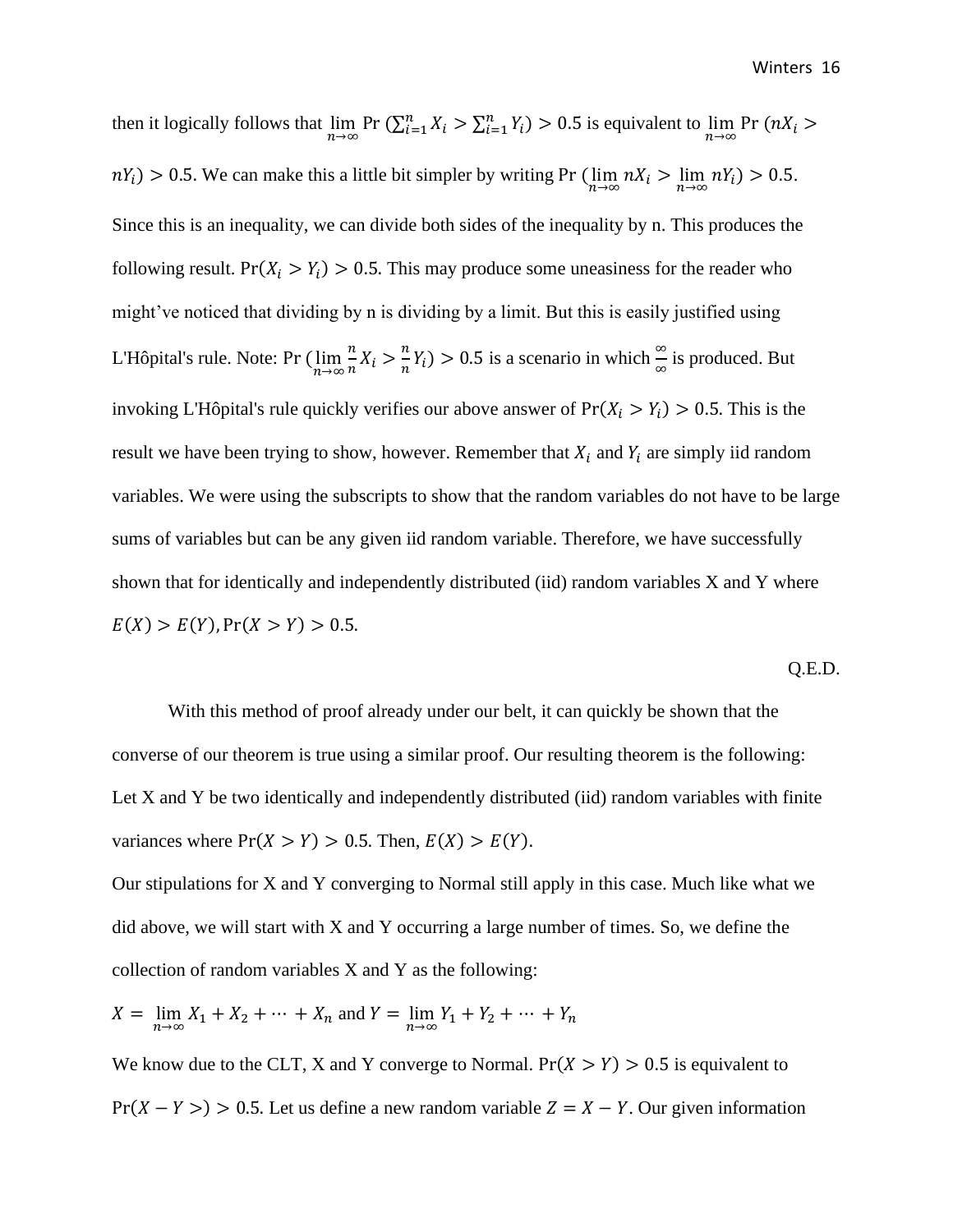now states  $Pr(Z > 0) > 0.5$ . We know that since X and Y are Normally distributed, Z is also Normally distributed. Using the same argument as above, we know that  $\mu_Z = E(Z) > 0$  due to the symmetry of the Normal distribution.  $E(Z) > 0$  implies  $E(X - Y) > 0$  which, in turn, implies that  $E(X) > E(Y)$ . We are not quite finished though because this is only true if X and Y are Normal. We can apply it generally, though, using a similar argument to what we used above. Using our definition of X and Y, we know that  $E(X) > E(Y)$  is the same as  $\lim_{n \to \infty} E(X_1 + X_2 +$  $\cdots$  +  $X_n$ ) >  $\lim_{n\to\infty} E(Y_1 + Y_2 + \cdots + Y_n)$  Which is equivalent to  $\lim_{n\to\infty} E(X_1) + E(X_2) + \cdots$  $E(X_n) > \lim_{n \to \infty} E(Y_1) + E(Y_2) + \dots + E(Y_n)$ . Since we know X and Y are iid,  $E(X_1) = E(X_2) =$  $\cdots$  =  $E(X_n)$  and  $E(Y_1) = E(Y_2) = \cdots = E(Y_n)$ . So  $\lim_{n \to \infty} E(X_1 + X_2 + \cdots + X_n)$  >  $\lim_{n \to \infty} E(Y_1 + Y_2 + \dots + Y_n)$ , can be replaced with  $\lim_{n \to \infty} \sum_{i=1}^n E(X_i) > E(Y_i)$ . This in turn implies that  $\lim_{n\to\infty} nE(X_i) > nE(Y_i)$ . From here we derive our conclusion that  $E(X) > E(Y)$  for any given iid random variables X and Y that meet our conditions of convergence.

Q.E.D.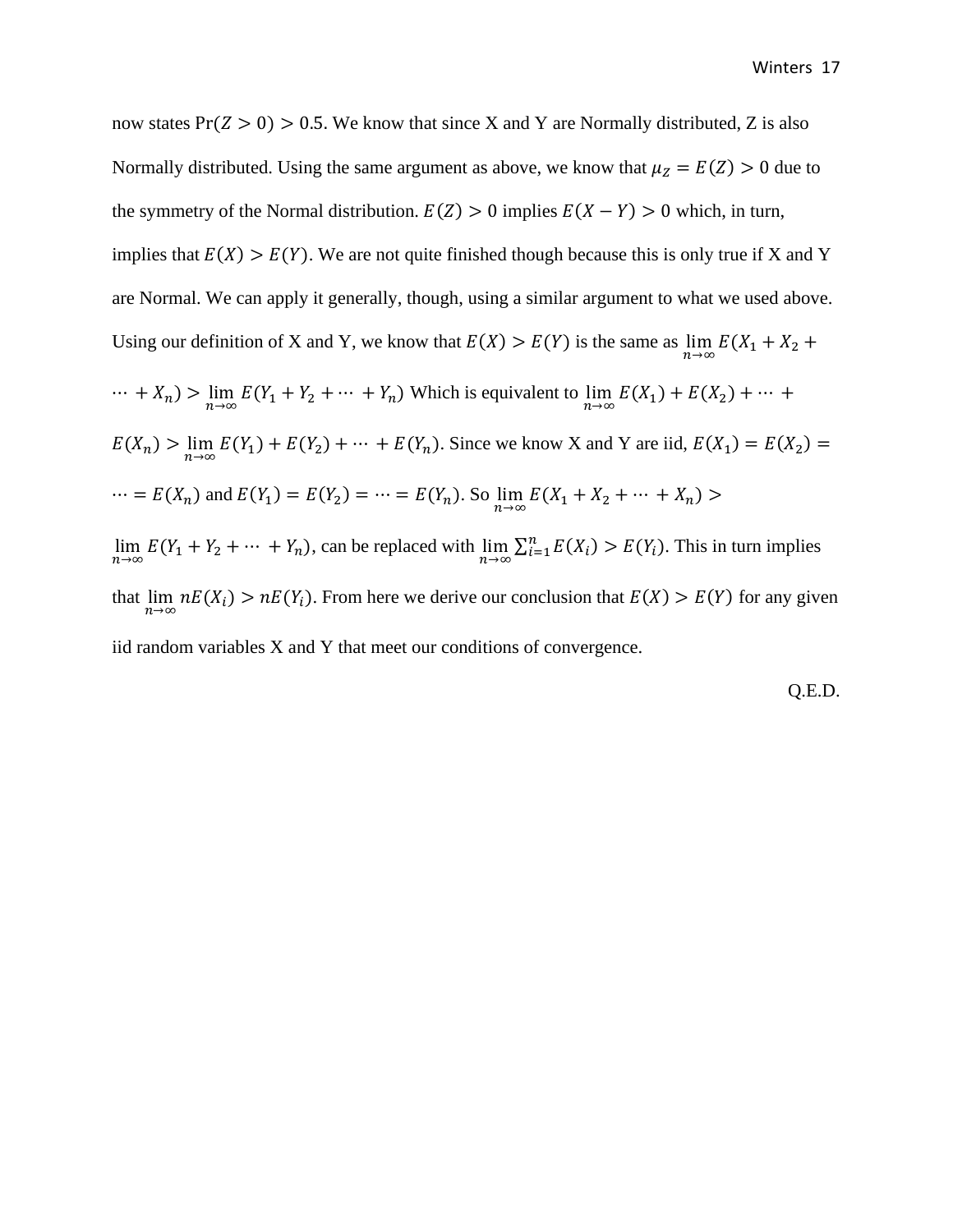#### Discussion of Theorem

We have successfully shown this theorem to be true but have not discussed exactly what it means or what the implications of the theorem are. I would like to start by explaining what this theorem means in a practical sense. Imagine we are at a casino and you have an option of playing two different games: game A or game B. We do not know what kind of distributions these games follow but we do know they follow some kind of iid distribution. We know that, on average, game A has expected winnings of 10 dollars and game B has expected winnings of 5 dollars. Even though we do not know specifically how these games are distributed, we can use our theorem to determine the best game to play. We know that the expected winnings of A are greater than B. So, we can use our theorem to know that you are more likely to win a bigger amount of money in A than in B for any given round of the games. So, game A would always be a better choice. We can also consider a class with various grades. Say, for example, that two school's grades follow iid random distributions with known means. If we know that school A has an average grade of 85 for its graduating class and we know that school B has an average grade of 80 for its graduating class, then we would know it is more likely that any given student of school A would have a higher grade than any given student in school B. I believe this theorem could be particularly useful for data mining companies or companies that focus on targeted advertising. The theorem shows how probabilistic information can be known about an individual by only knowing information about the group to which the individual belongs. Many companies already use this fact to their advantage without the mathematical proof of the preceding theorem, but I believe the theorem could enhance the advertising processes already in place. If a company knows that a specific demographic of people generally buys their product more than another demographic, then any given individual of the first group would be more likely to buy the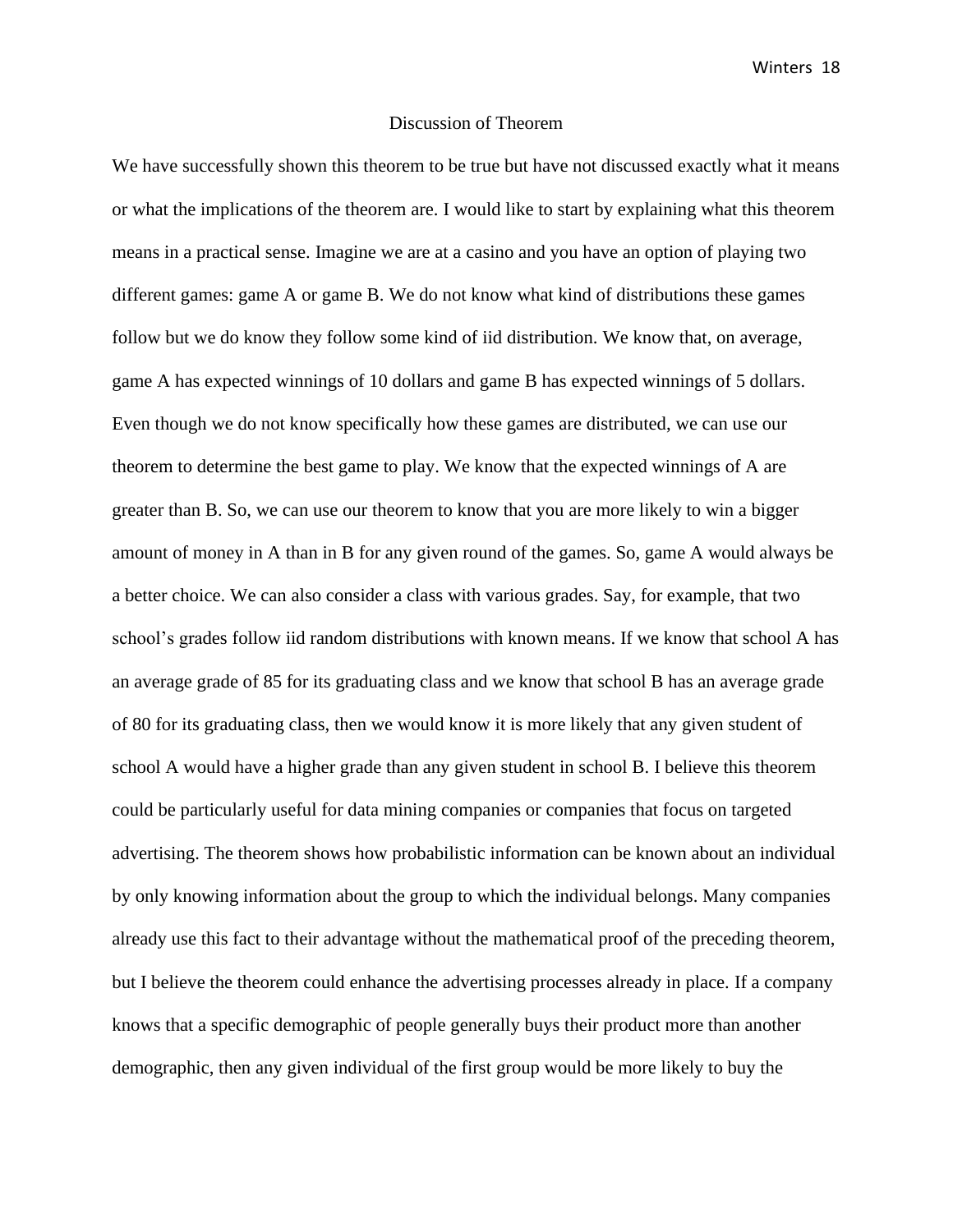company's product than any given individual of the second group. This, of course, assumes that these individuals follow some sort of iid distribution. In that case, it would make the most sense to target members of the first demographic with advertising as they would be the most likely to buy said product. As previously stated, many companies already employ this train of thought, but now it is justified by a mathematical theorem.

These are only a few examples of how this theorem could be used, but it is easy to see how the theorem could be used in many more circumstances. After seeing the theorem in use, one can quickly verify in their own mind it matches up with intuition. The theorem produces results that are to be expected, however, now we know definitively that the expected result is indeed the mathematically true one under the given circumstances.

I would like to also briefly discuss what this theorem does not imply and how this theorem could be poorly applied to real life. This theorem works due to the random sampling of random variables and the fact that these random variables are iid. So, this theorem will always hold true if you start with an iid distribution and work towards finding probabilities of a random observation of that distribution. It does not work, however, to start with an observation, and then retroactively apply a distribution to that observation. This usurps the inherent randomness of the random variable and is a poor use of statistics. Let me explain this further with an example. Suppose that a company is wanting to target certain demographics for their product. They know that the number of products that men and women buy are iid and that women on average buy more of the product than men do. Then, it would be a correct application of my theorem for the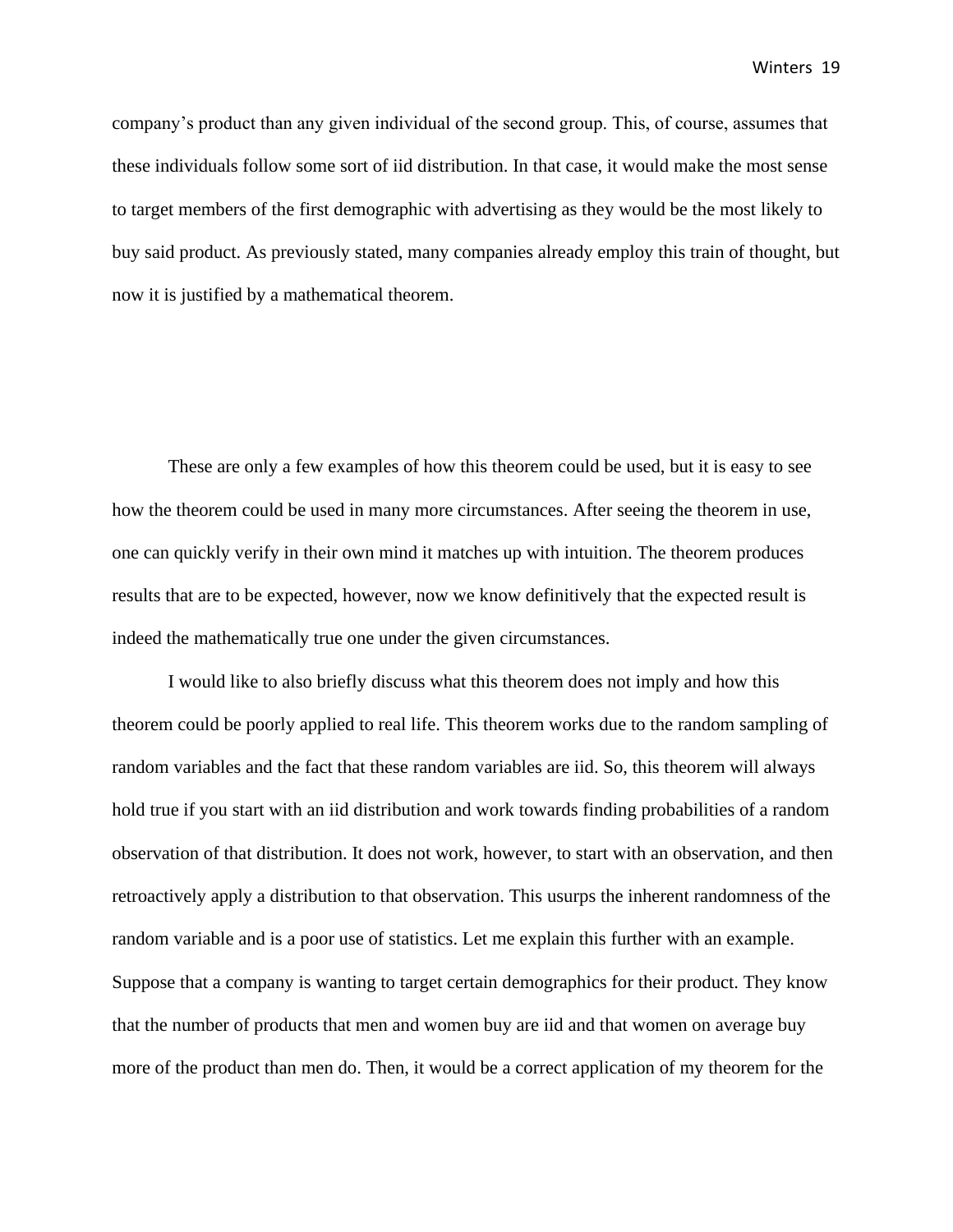company to target a random woman over a random man because the woman is more likely to buy the product than the man. However, it would be incorrect for a company to find a woman and a man and retroactively say that the woman is more likely to buy the product than the man because women on average buy more of the product than men. Finding an observation and then choosing a distribution that it belongs to is an incorrect application of this theorem. Let me elaborate further on why this does not work by continuing with my previous example. Let us say that the company does know that women buy more of the product on average than men. However let us also that the company knows that people under the age of 20 years old and people over the age of 20 years old similarly follow iid distributions where the expected number of products bought by under 20 year olds is greater than the expected number of products bought by over 20 year olds. Now, it would be correct for the company to target a random person under 20 years old as opposed to someone over 20 years because the younger person is more likely to buy the product than the older person. Similarly, the company should target a random woman over a random man. However, let us say that the company finds a 19-year-old man and a 30 year-old woman. The company cannot use the theorem to justify targeting either person. In order to do this, the company would have to decide which distribution to apply to each person. Is the young person more likely to buy the product because they are part of the young distribution as opposed to the other person who is a part of the old distribution? Or, should the company target the woman because she is a part of the woman distribution as opposed to the other person who is a part of the man distribution. The problem with this scenario is that we have started with an individual and attempted to apply a large-scale distribution to that individual as opposed to starting with the distribution and randomly choosing an individual from that distribution. When we start with the individual, we ruin many of the aspects that make this theorem work. The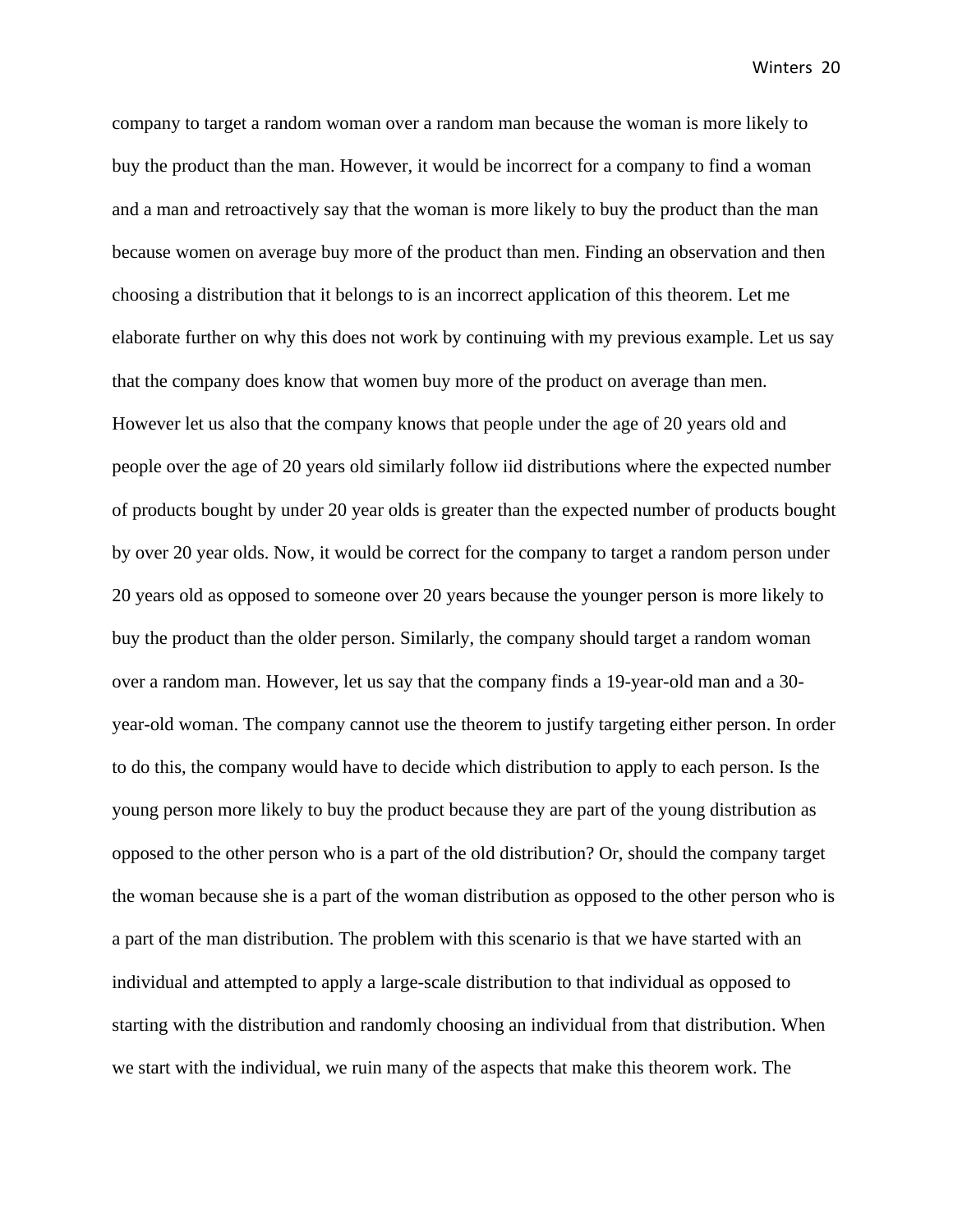distributions that we are working with are indeed iid, however the people are not iid. So, if we start with a person/observation and attempt to retroactively fit them into a distribution, we are ruining the randomness of the sampling and several other aspects of this theorem that are imperative to what makes this theorem work.

So, we have shown that this theorem can be a powerful tool with several real-life applications, however the theorem is only as powerful in the real world as it is applied correctly. I would like to think that this theorem may have applications, not only in real life, but also in the field of theoretical probability and statistics. Much more research on this theorem could be done to find out, not only if this theorem can be applied to other areas of mathematics, but also if this theorem holds true for certain distributions that do not converge to the Normal Distribution.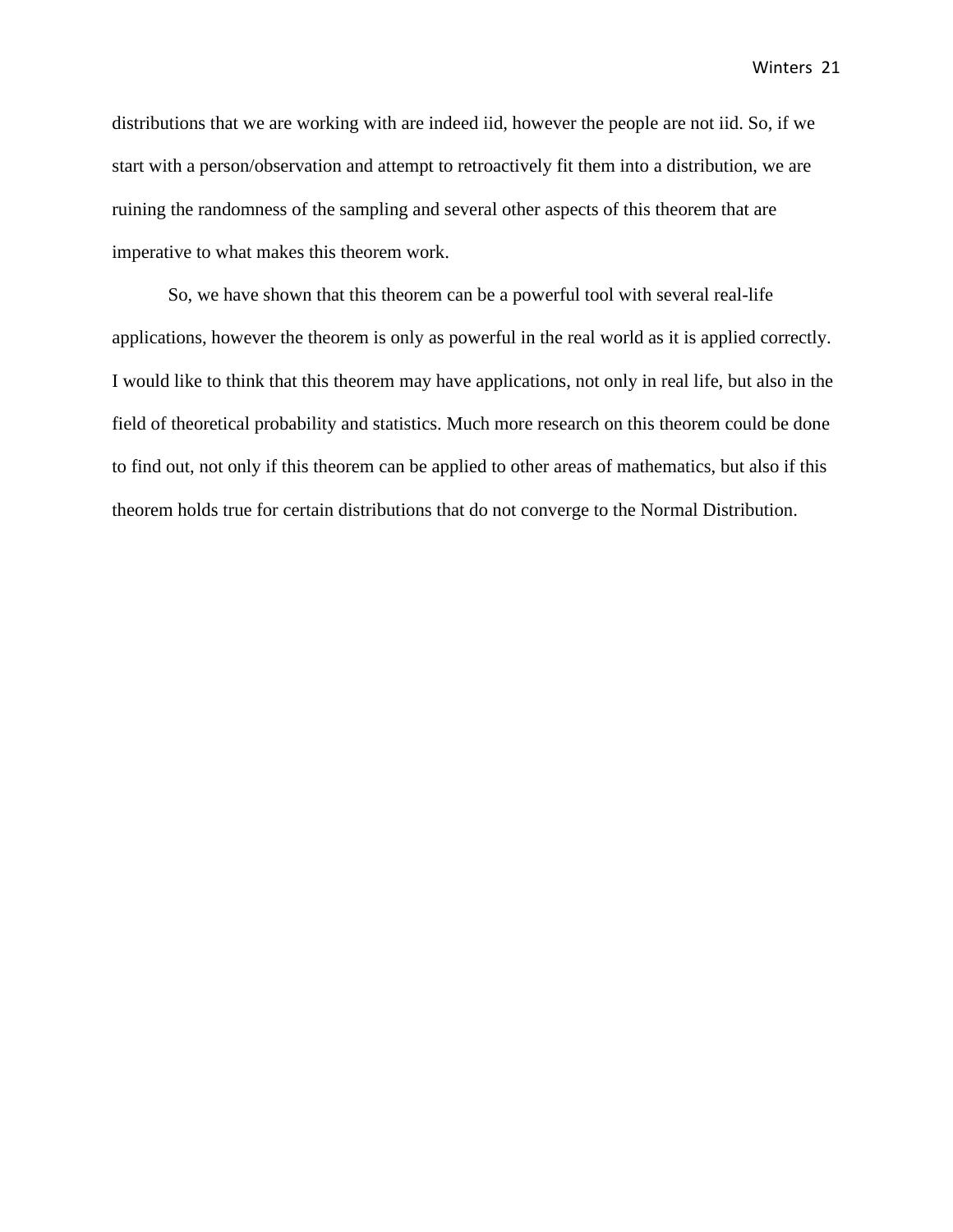#### Conclusion

The CLT is a powerful theorem with many applications both mathematical and practical. We have examined the CLT from many standpoints and determined its origin, uses and mathematical importance. Because the theorem is so important to the field of statistics, it can be found in many different fields, many of which may seem totally unrelated to the theorem. The CLT has come a long way from when it was first discovered. Its practicality has been widely expanded throughout its life. Additionally, we found a new use for the CLT. Through method of rigorous proof, we showed how the CLT can be used to discover a new theorem relating probabilities with expected values. This new theorem provides a means for determining important information based off limited knowledge. Using this theorem, we can make mathematically informed decisions about what is the most likely to occur without the luxury of exact distribution knowledge. This theorem may have applications for casinos, schools and more. The most pertinent of applications of this theorem is likely in the area of targeted advertising for businesses. We must be careful, however when applying this theorem to real life as there are certainly incorrect ways to use the theorem. We must additionally understand the limitations of this new theorem, not only in how it is applied, but also in its inherent boundaries. This theorem only works, as shown, with iid random variables. It would be an interesting area of further study to determine if this theorem could hold true for other types of distributions as well. My theorem is not the only application of the CLT. Many other theorems have already been discovered due to the CLT and it is my hope that many more will continue to be found and positively impact the field of statistics as well as countless other fields. Despite the progress and long history of the CLT, it is not a completely closed matter. Much research is still required in order to find the applicability of the CLT in dependent distributions. It is my hope, however, that this paper has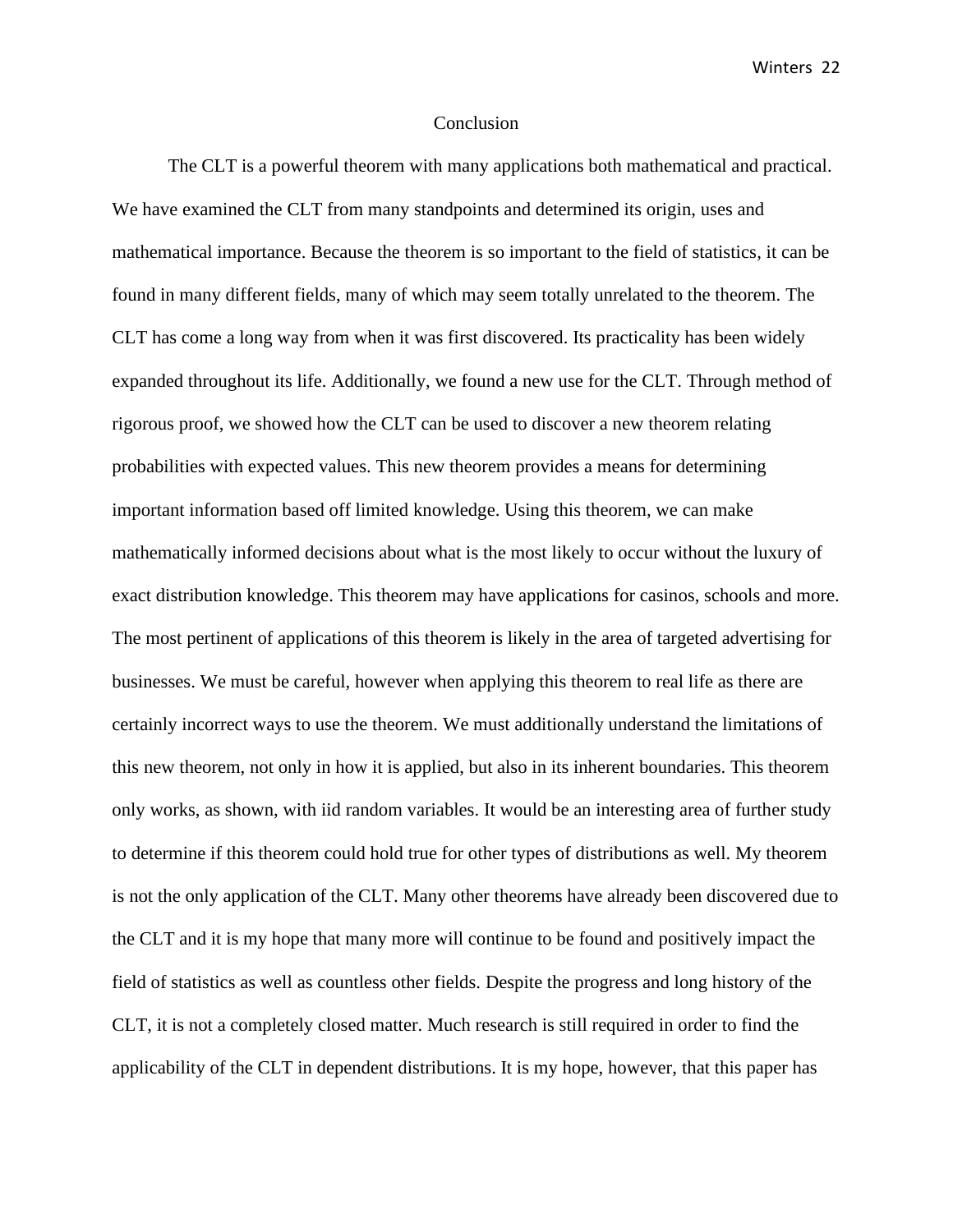brought light to what has already been done with the CLT, how it is used in life, and what still needs to be done. Additionally, I hope that my new theorem, has provided insight and further understanding in the field of probability and statistics, as well as in other areas of research.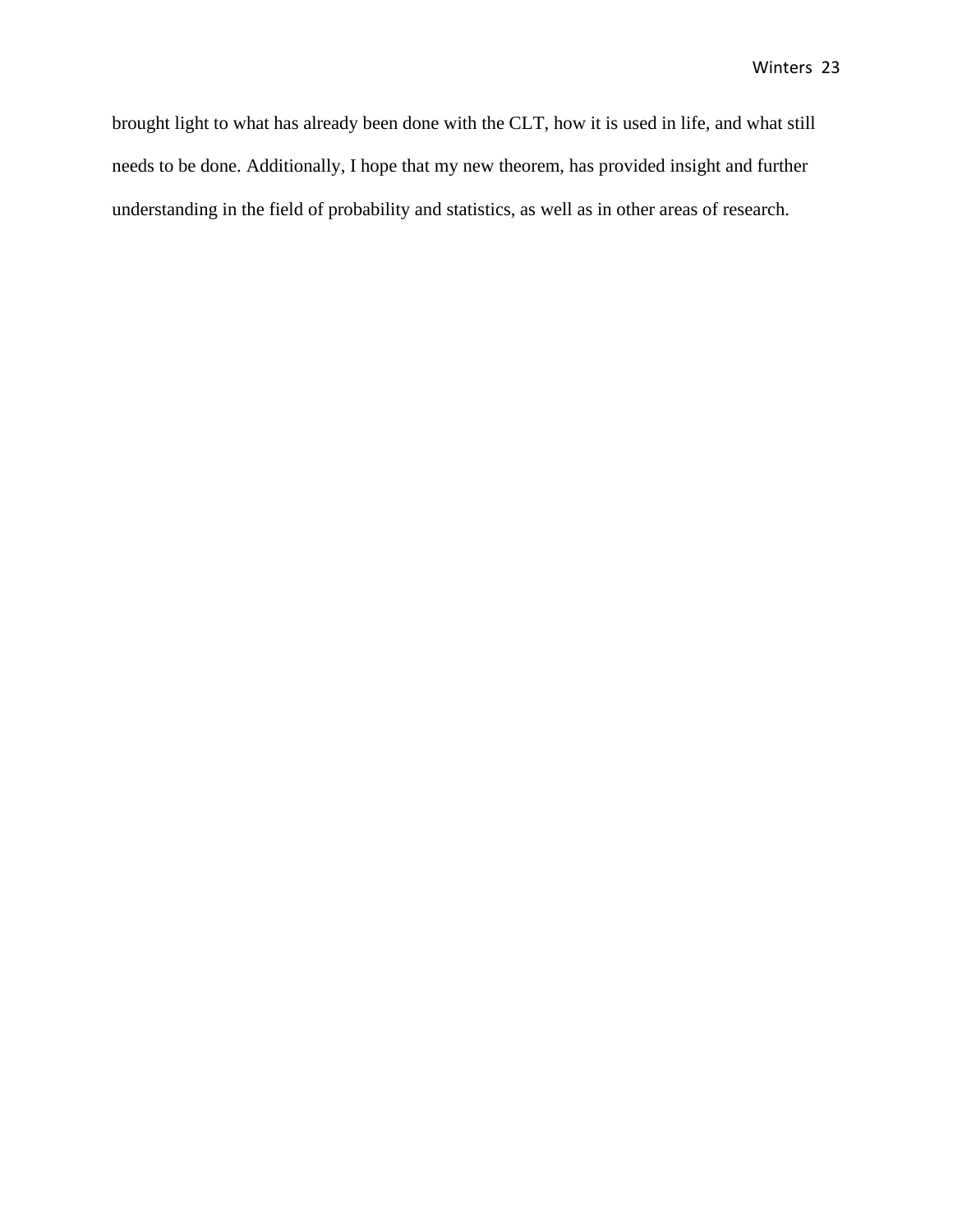#### Works Cited

Brockett, Patrick L. "On the Misuse of the Central Limit Theorem in Some Risk Calculations: Introduction." *Journal of Risk and Insurance* 50, 4, 1983, 727. ProQuest. https://seu.idm.oclc.org/login?url=https://www.proquest.com/docview/235112046?accou ntid=43912

Casella, George, and Roger Berger. *Statistical Inference*. The Wadsworth Group, 2002.

Dassau, Kemo J., and J. E. Hasbun. "Demonstrating The Central Limit Theorem Using Matlab." *Georgia Journal of Science* 62, 3, 2004, 133-40. ProQuest, https://seu.idm.oclc.org/login?url=https://www.proquest.com/docview/230548909?accou ntid=43912.

- Goldstein, Larry. "A Probabilistic Proof of the Lindeberg-Feller Central Limit Theorem." *The American Mathematical Monthly*, vol. 116, no. 1, 2009, pp. 45–60. JSTOR, www.jstor.org/stable/27642663.
- Goldstein, Larry. "Bounds on The Constant in The Mean Central Limit Theorem." *The Annals of Probability*, vol. 38, no. 4, Institute of Mathematical Statistics, 2010, pp. 1672–89.
- Goldstein, Larry, and Gesine Reinert. "Stein's Method and the Zero Bias Transformation with Application to Simple Random Sampling." *The Annals of Applied Probability*, vol. 7, no. 4, 1997, pp. 935–952. JSTOR, www.jstor.org/stable/2245253.
- Jackman, Simon. "Pooling the Polls Over an Election Campaign." *Australian Journal of Political Science* 40, 4, (2005), 499-517. ProQuest. https://seu.idm.oclc.org/login?url=https://www.proquest.com/docview/204411509?accou ntid=43912